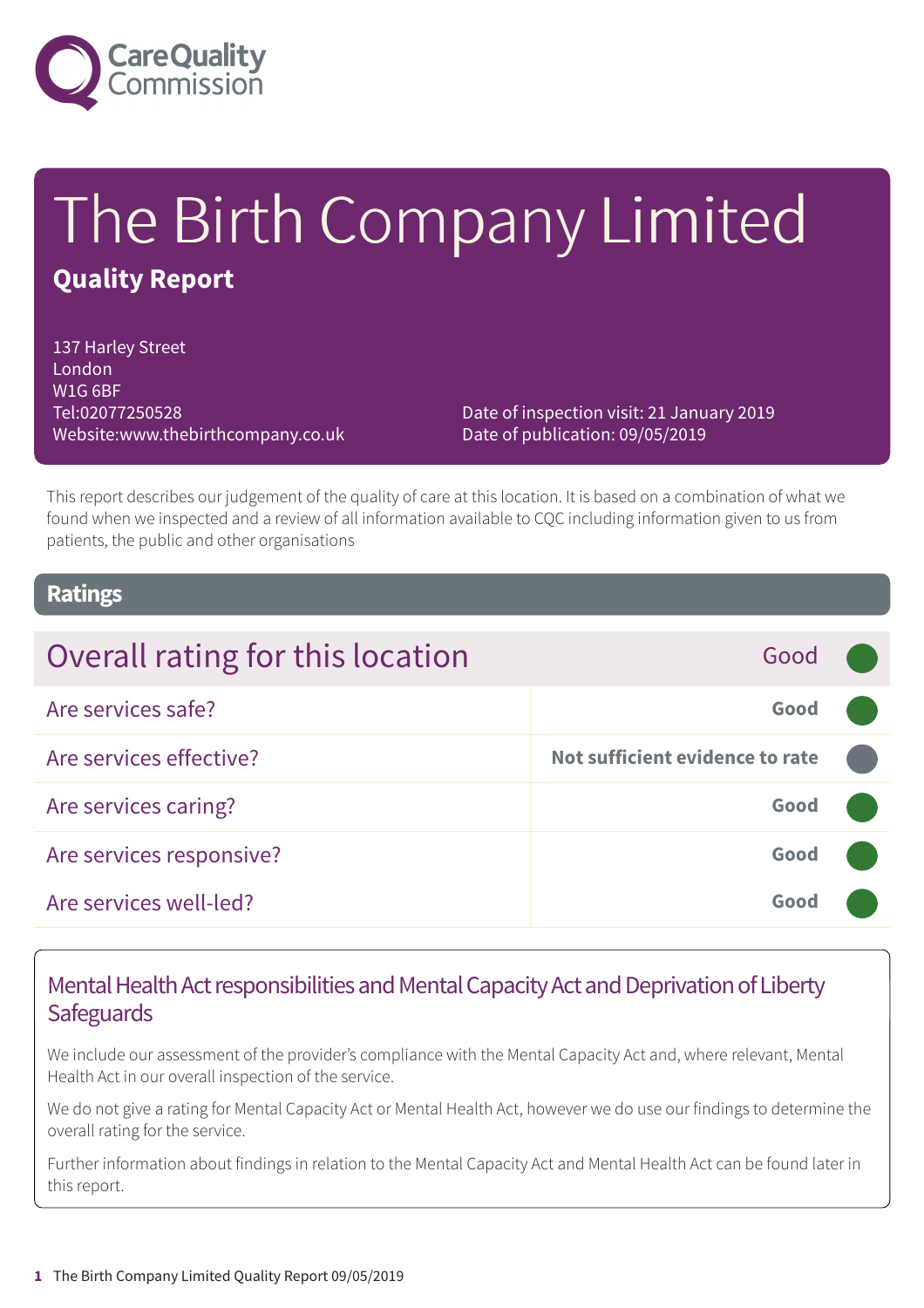### **Letter from the Chief Inspector of Hospitals**

The Birth Company is operated by The Birth Company Limited. The service provides diagnostic pregnancy ultrasound services to self-funding pregnant women over the age of 18.

We inspected the diagnostic imaging facilities.

We inspected this service using our comprehensive inspection methodology. We carried out a short notice inspection on 21 January 2019. We gave staff two working days' notice that we were coming to inspect to ensure the availability of the registered manager and clinics.

To get to the heart of women's experiences of care and treatment, we ask the same five questions of all services: are they safe, effective, caring, responsive to people's needs, and well-led? Where we have a legal duty to do so we rate services' performance against each key question as outstanding, good, requires improvement or inadequate.

Throughout the inspection, we took account of what people told us and how the provider understood and complied with the Mental Capacity Act 2005 (MCA).

The main service provided was ultrasound scanning.

#### **Services we rate**

This was the first inspection of this service. We rated it as **Good** overall.

We found good practice in relation to diagnostic imaging:

- There were sufficient numbers of staff with the necessary skills, experience and qualifications to meet women's needs.
- There was a programme of mandatory training which all staff completed, and systems for checking staff competencies.
- Equipment was maintained and serviced appropriately and the environment was visibly clean.
- Records were up to date and complete and kept protected from unauthorised access.
- The service had implemented a programme of audits relating to patient outcomes
- Staff demonstrated a kind and caring approach to the women using the service and supported their emotional needs.
- Appointments were available during the evening, at weekends and at short notice if required.
- The service had supportive and competent managers. Staff understood the vision and values of the organisation.

#### However:

- The service had not conducted a hand hygiene audit.
- The service did not accurately collate all incidents to enable them to monitor trends. .
- Not all staff had received level two safeguarding children training, however staff understood their roles in relation to safeguarding.
- Sharps boxes did not adhere to the BS7320UN3291 standards in line with health and safety regulation 2013 (The sharps regulations).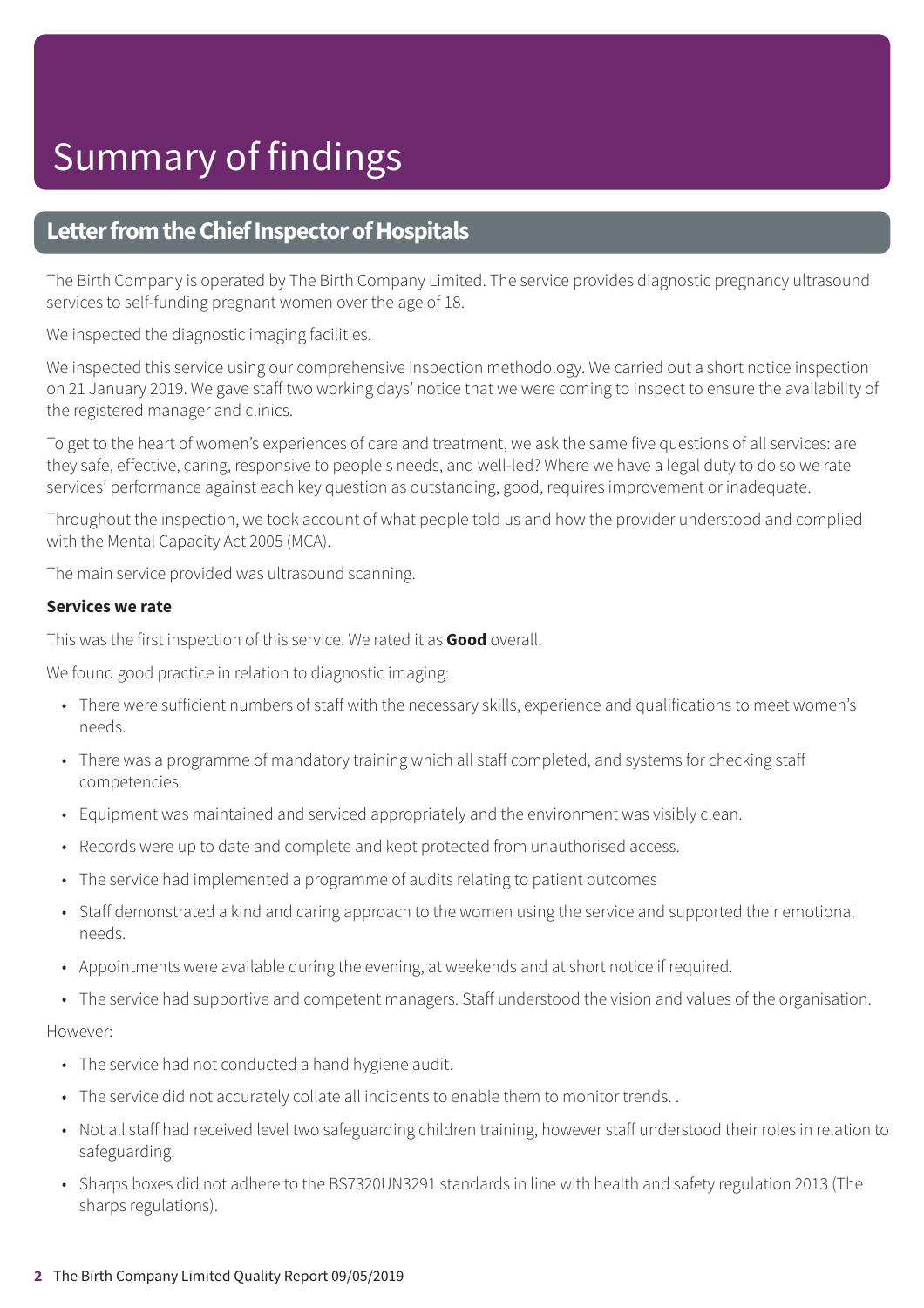# Summary of findings

Following this inspection, we told the provider that it should make other improvements, even though a regulation had not been breached, to help the service improve. Details are at the end of the report.

#### **Dr Nigel Acheson**

**Deputy Chief Inspector of Hospitals (London & South East)**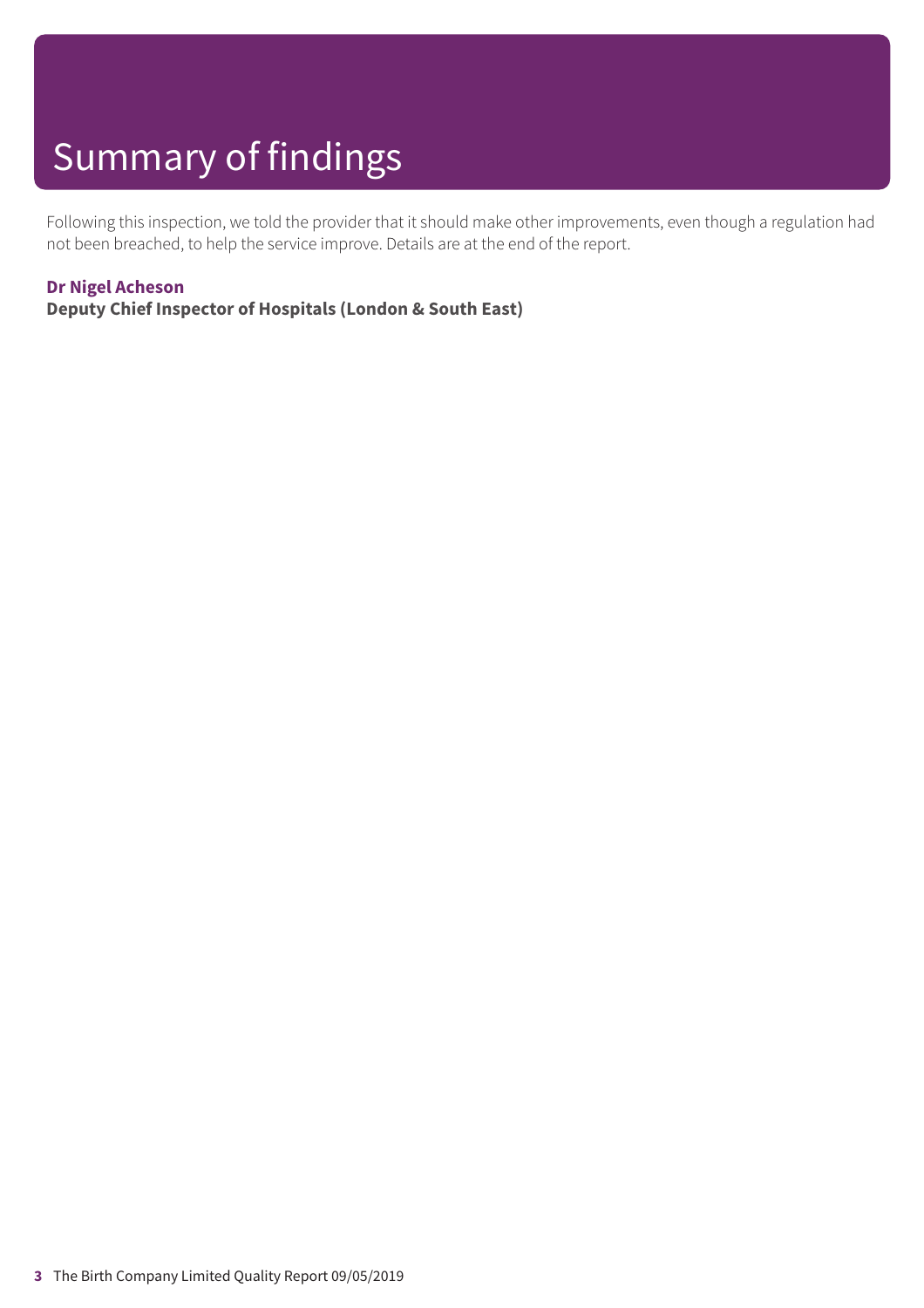# Summary of findings

### **Ourjudgementsabouteachofthemainservices**

| <b>Service</b>               |      | <b>Rating Summary of each main service</b>                                                                                                                                                                                                                                                                                                                                                                                |
|------------------------------|------|---------------------------------------------------------------------------------------------------------------------------------------------------------------------------------------------------------------------------------------------------------------------------------------------------------------------------------------------------------------------------------------------------------------------------|
| <b>Diagnostic</b><br>imaging | Good | The provision of ultrasound scanning services, which is<br>classified under the diagnostic core service, was the<br>only core service provided at The Birth Company.<br>We rated the service as good overall because it was<br>safe, caring, responsive and well-led. Feedback from<br>women and their families was positive. Women could<br>access services and appointments in a way and at a<br>time that suited them. |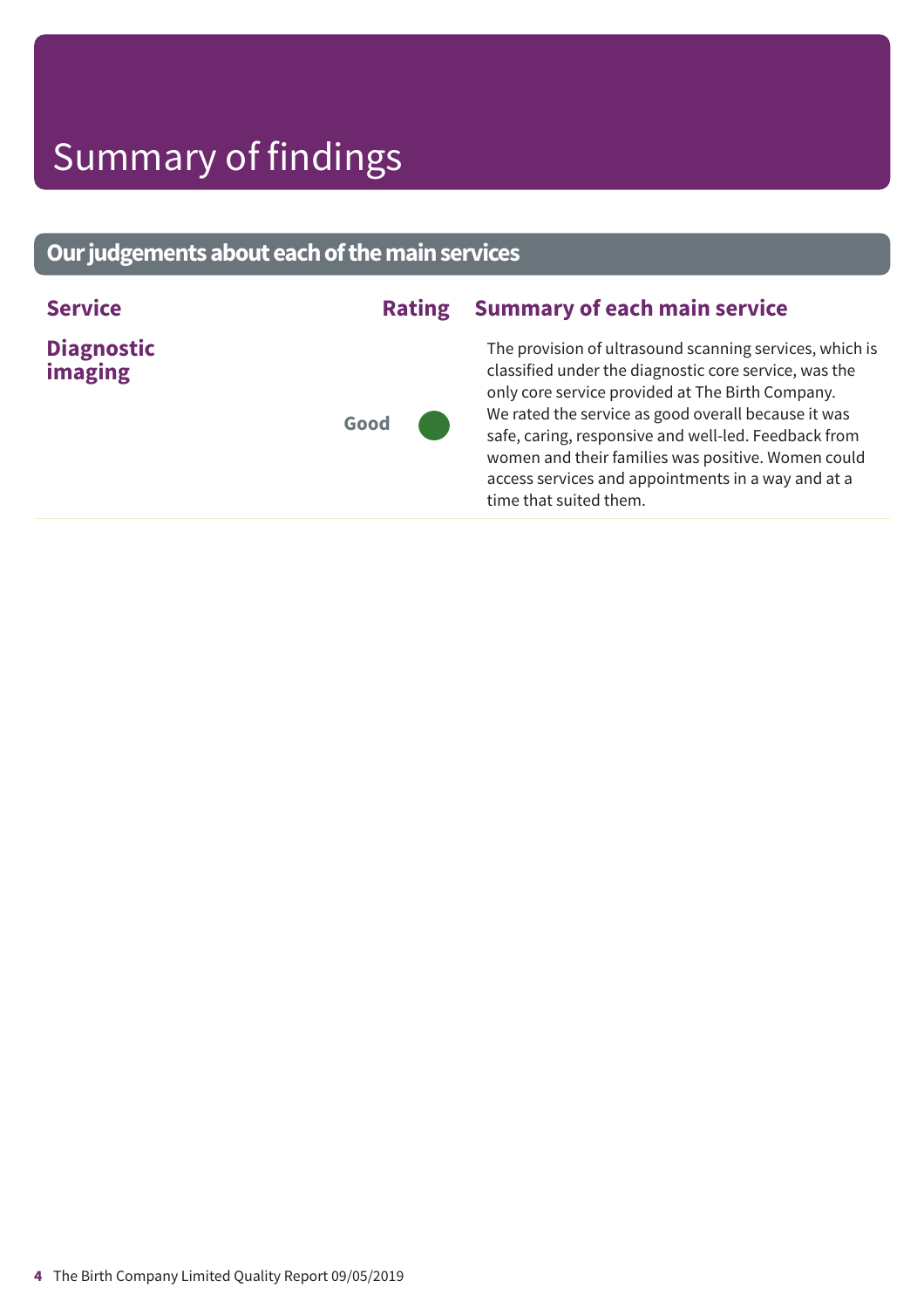# Summary of findings

### **Contents**

| Summary of this inspection                                 | Page           |  |
|------------------------------------------------------------|----------------|--|
| Background to The Birth Company Limited                    | $\overline{7}$ |  |
| Our inspection team                                        | $\overline{7}$ |  |
| Information about The Birth Company Limited                | $\overline{7}$ |  |
| The five questions we ask about services and what we found | 9              |  |
| Detailed findings from this inspection                     |                |  |
| Overview of ratings                                        | 11             |  |
| Outstanding practice                                       | 25             |  |
| Areas for improvement                                      | 25             |  |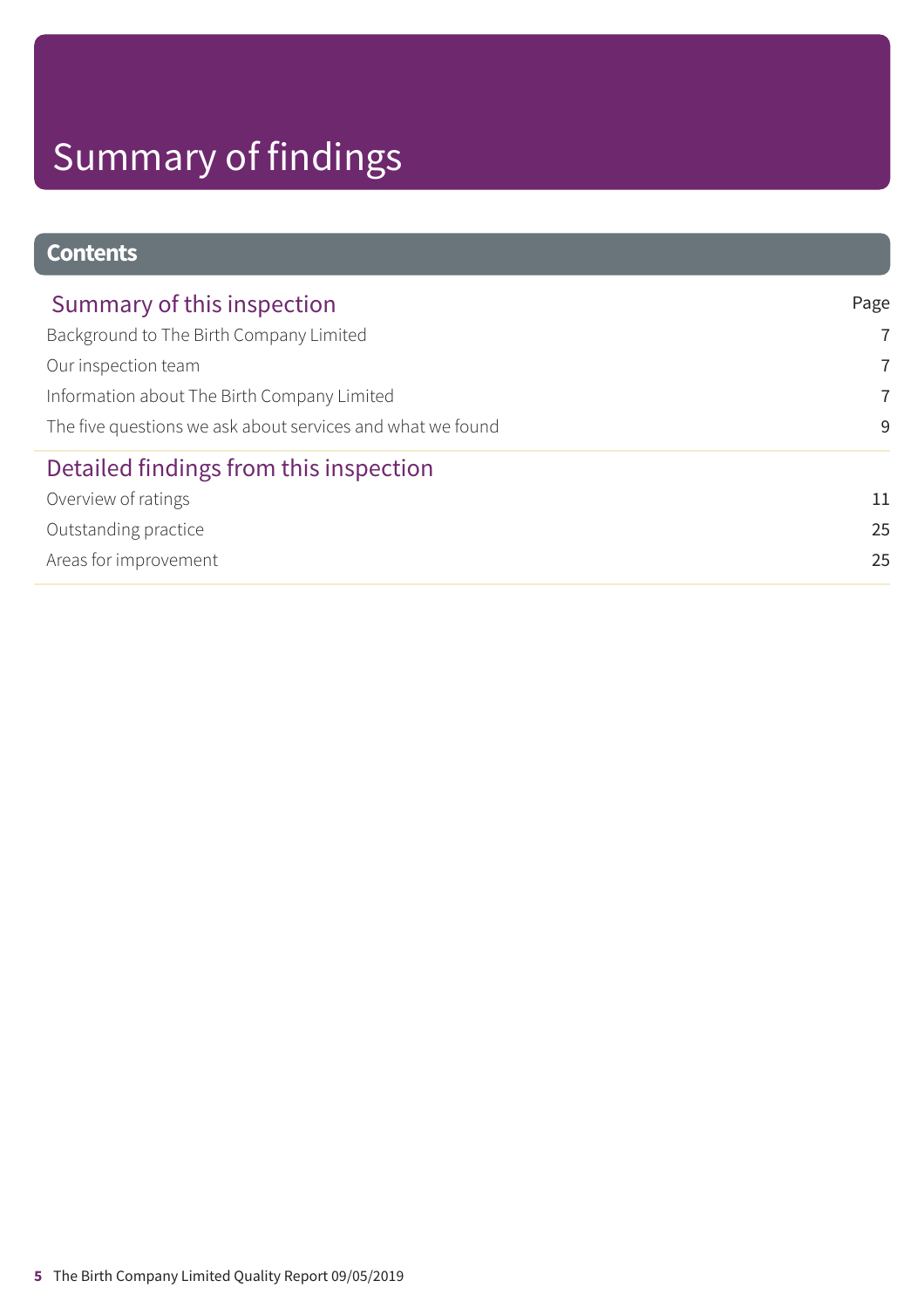

**Good –––**

# The Birth Company

**Services we looked at** Diagnostic imaging.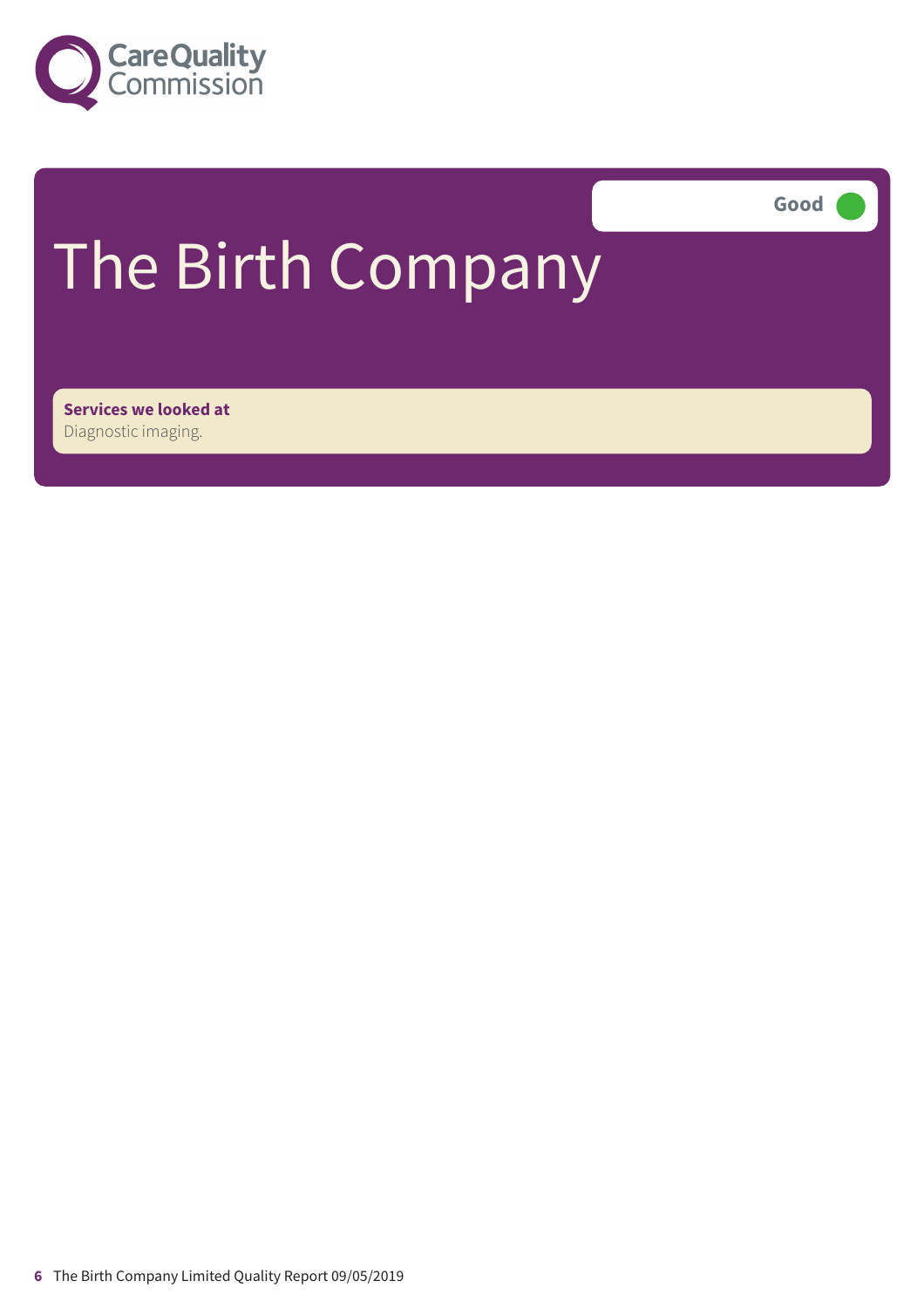### **Background to The Birth Company Limited**

This report relates to diagnostic imaging services provided by The Birth Company Ltd.

The Birth Company opened in 2000 operating from Harley Street in central London. The service advertises itself as providing a modern, spacious clinic, which provides a calm and relaxing environment as well as state-of-the-art scanning equipment providing the latest in ultrasound technology including 3d and 4d ultrasound scans. It is open Monday to Thursday from 8am until 8pm, Friday from 8am until 6pm, Saturday 9am until 4pm and Sunday 10am until 2pm.

It provides diagnostic pregnancy ultrasound services to self-funding women, who are pregnant and aged 18 years and above. Most ultrasound scans performed at The Birth Company are in addition to those provided through the NHS although some are private patients or from abroad.

The service has had a registered manager in post since October 2010. We inspected this service in July 2012 and was found to have met the five standards inspections, taken from the essential standards as described in the Health and Social Care Act 2008 (Regulated Activities) Regulations 2010 and the Care Quality Commission (Registration) Regulations 2009.

### **Our inspection team**

The team that inspected the service comprised a CQC lead inspector and a specialist advisor. The inspection was overseen by Terri Salt Interim Head of Hospital Inspection.

### **Information about The Birth Company Limited**

The service provides diagnostic imaging services (ultrasound scans) to self-funding pregnant women, it was located on the third and fourth floors of 137 Harley Street, London. The service had a large reception area, two scan rooms, a quiet room, additional rooms for administration and staff. The service had toilets on both floors.

The service offers the following scans:

- Early pregnancy scan 7 11 weeks' gestation
- Nuchal scan (prenatal screening scan to detect cardiovascular abnormalities in a fetus) 11 - 14 weeks' gestation
- Reassurance scan 14 24 weeks' gestation
- Sexing scan 17 23 weeks' gestation
- Harmony prenatal test (is a non-invasive prenatal test (NIPT) that can be carried out after 10 weeks of pregnancy.) 10 – 40 weeks' gestation
- Safe prenatal test 10 40 weeks' gestation
- Anomaly scan 20 24 weeks' gestation
- Cervical scan 17 -21 weeks' gestation
- Wellbeing scan 24 40 weeks' gestation
- 4D scan (HD) 26 32 weeks' gestation
- Panorama prenatal screen (is a non-invasive prenatal test (NIPT) that can be carried out after 10 weeks of pregnancy.) 10 – 40 weeks' gestation

They also can provide non-invasive prenatal tests (NIPT). All women accessing the service self-refer to the clinic and are all seen as private (paying) patients.

The Birth Company was registered to provide the following regulated activities:

• Diagnostic and screening procedures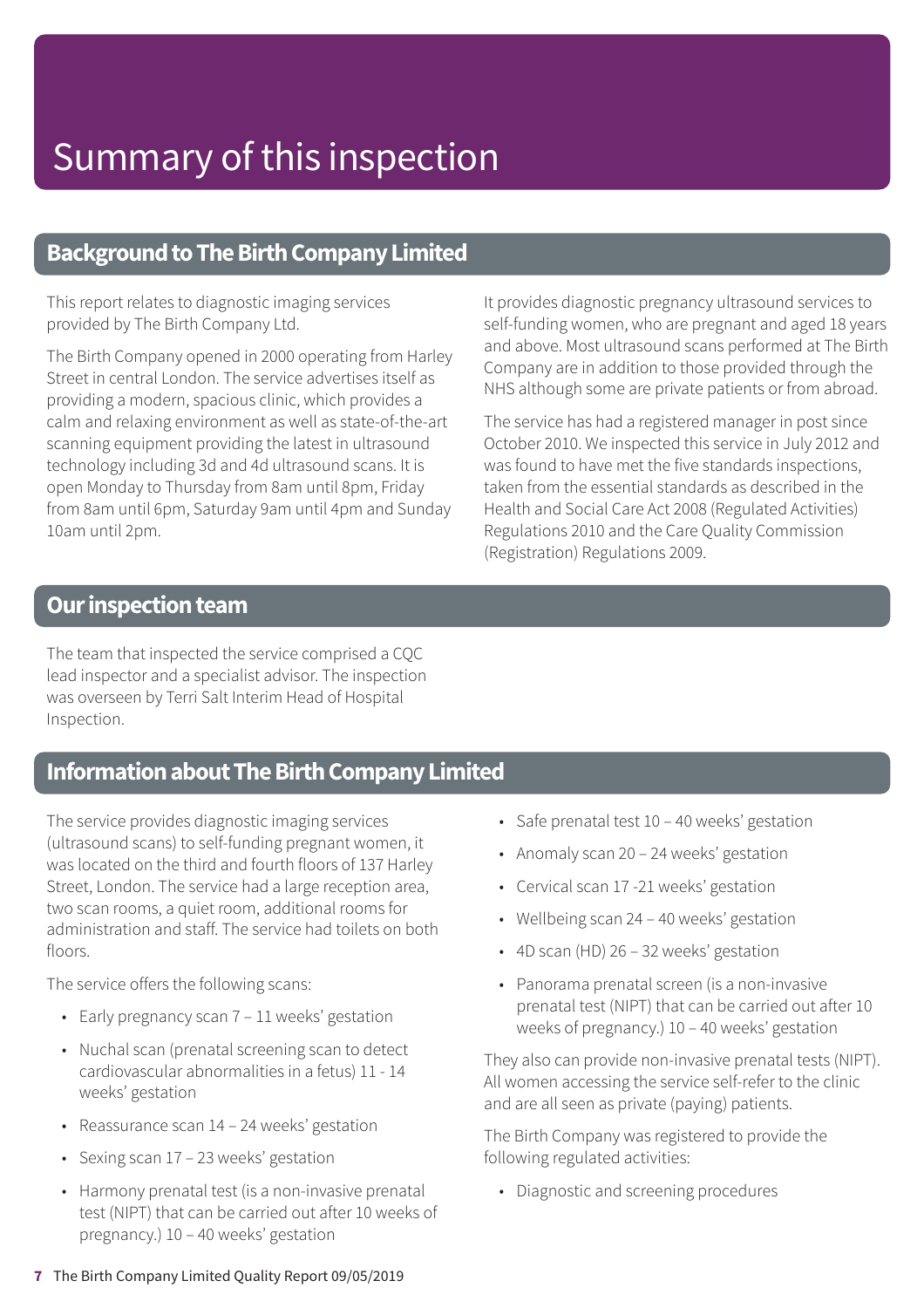# Summary of this inspection

During our inspection we spoke with five staff; the lead consultant who was the registered manager and owner, the managing director who was also the lead sonographer, sonographers and receptionists.

We gathered views from speaking to a small number of women, reviewing comment cards and feedback left via social media. During our inspection we reviewed a sample of patient records and registration forms.

There were no special reviews or investigations of the service ongoing by the CQC at any time during the 12 months before this inspection.

The service conducted about 800 scans per month. On each shift the service operated with two administrators, two sonographers and the clinical lead or lead sonographer.

Track record on safety

• No never events

- No serious injuries.
- No incidences of healthcare acquired Meticillin-resistant Staphylococcus aureus (MRSA).
- No incidences of healthcare acquired Meticillin-sensitive staphylococcus aureus (MSSA).
- No incidences of healthcare acquired Clostridium difficile (c. diff).
- No incidences of healthcare acquired Escherichia coli (E-Coli).
- No deaths.

#### **Services provided under service level agreement:**

- Clinical and or non-clinical waste removal
- Building Maintenance and services
- Ultrasound machine maintenance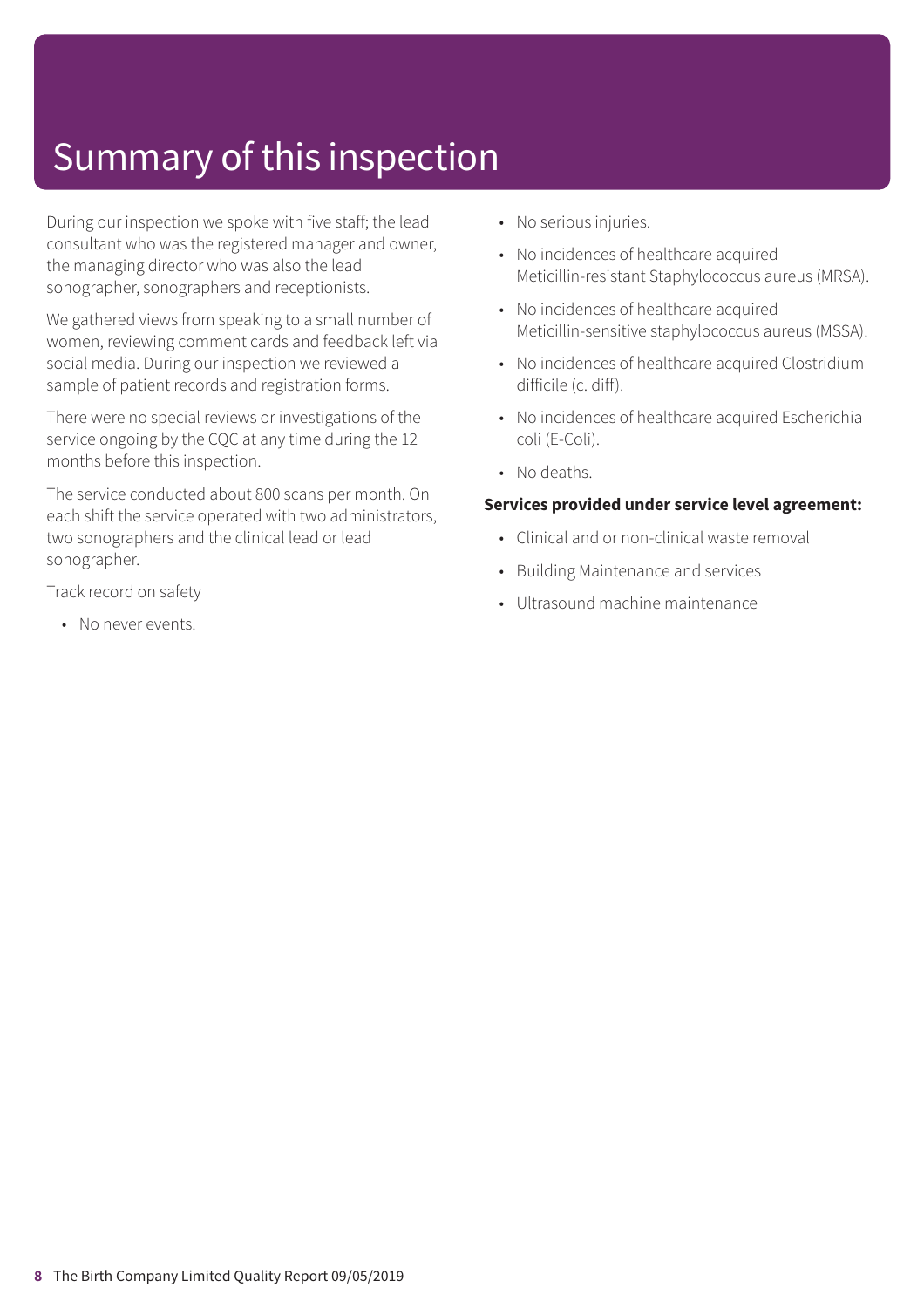# Summary of this inspection

| The five questions we ask about services and what we found                                                                                                                                                                                                                                                                                                                                                                                                                                                                                                                                                                                                                                                                                                                                                                                                                                                                                                                                                                                                                                                                                            |                                 |  |  |  |  |
|-------------------------------------------------------------------------------------------------------------------------------------------------------------------------------------------------------------------------------------------------------------------------------------------------------------------------------------------------------------------------------------------------------------------------------------------------------------------------------------------------------------------------------------------------------------------------------------------------------------------------------------------------------------------------------------------------------------------------------------------------------------------------------------------------------------------------------------------------------------------------------------------------------------------------------------------------------------------------------------------------------------------------------------------------------------------------------------------------------------------------------------------------------|---------------------------------|--|--|--|--|
| We always ask the following five questions of services.<br><b>Are services safe?</b><br>We rated safe as Good because:<br>• The service had systems in place to ensure staff had received<br>mandatory training in key skills and made sure that everyone<br>had completed it.<br>• Staff were knowledgeable about safeguarding processes and<br>what constituted abuse.<br>Each patient had a referral form and we saw that any risks were<br>· identified or documented.<br>• All staff demonstrated an understanding of the duty of candour<br>and the principles behind this.<br>• Equipment was serviced and there were processes to ensure all<br>items were well maintained.<br>However<br>• The service had not conducted a hand hygiene audit.<br>• The service did not accurately collate all incidents to enable<br>them to monitor trends<br>• Not all staff had received level two safeguarding children<br>training, however staff understood their roles in relation to<br>safeguarding.<br>• Sharps boxes did not adhere to the BS7320UN3291 standards in<br>line with health and safety regulation 2013 (The sharps<br>regulations). | Good                            |  |  |  |  |
| <b>Are services effective?</b><br>We do not currently rate effective for diagnostic imaging.<br>• Policies, procedures and guidelines were up to date and based<br>on National Institute for Health and Care Excellence (NICE)<br>guidelines, relevant regulations and legislation.<br>Staff worked collaboratively as part of a multi-professional<br>team to meet women's needs.<br>There were systems to show whether staff were competent to<br>$\bullet$<br>undertake their jobs and to develop their skills or to manage<br>under-performance.<br>There was effective multidisciplinary team working throughout<br>$\bullet$<br>the service and with other providers.<br>Information provided by the service demonstrated 100% of staff<br>had been appraised.                                                                                                                                                                                                                                                                                                                                                                                  | Not sufficient evidence to rate |  |  |  |  |
| <b>Are services caring?</b><br>We rated caring as Good because:                                                                                                                                                                                                                                                                                                                                                                                                                                                                                                                                                                                                                                                                                                                                                                                                                                                                                                                                                                                                                                                                                       | Good                            |  |  |  |  |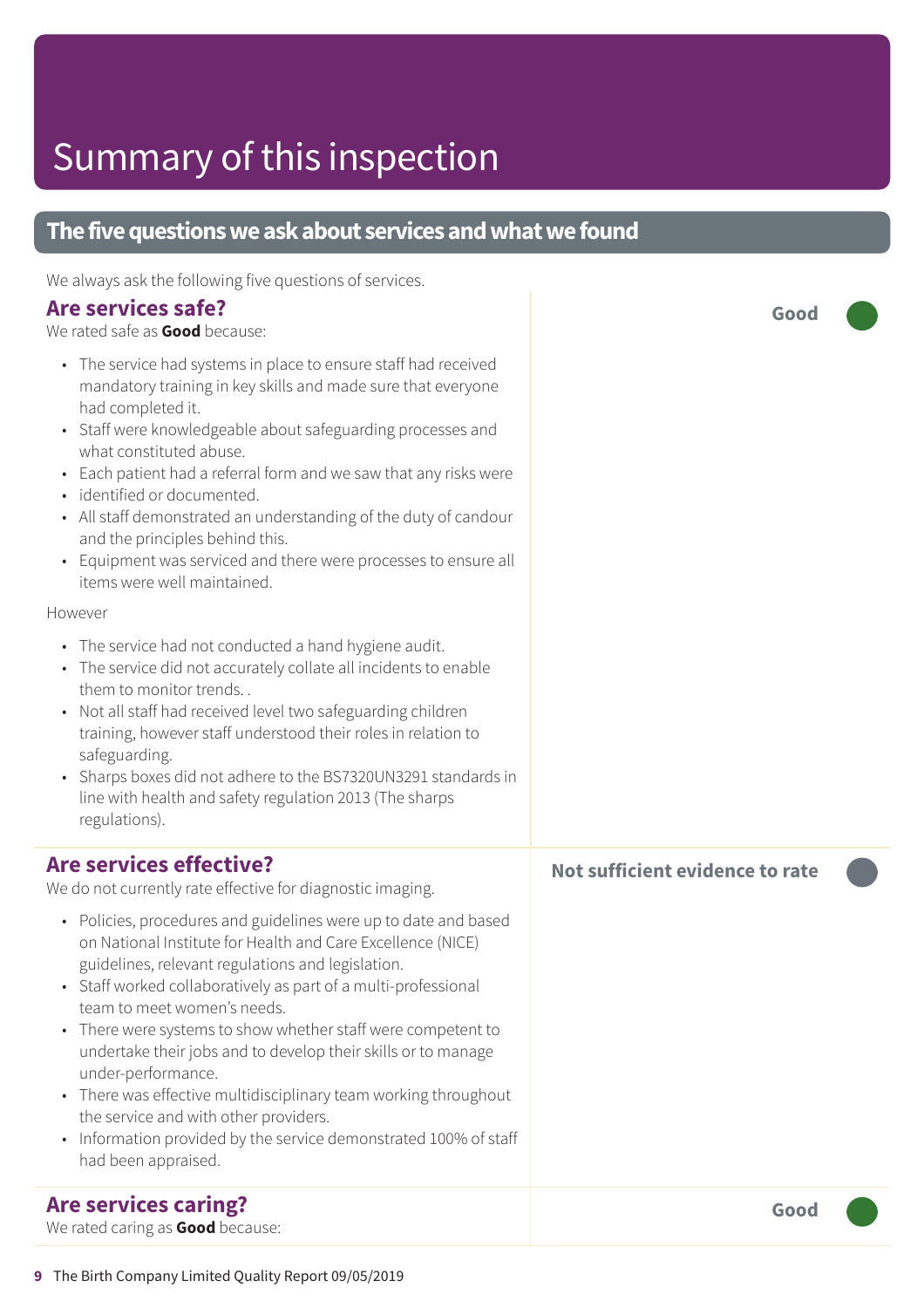### Summary of this inspection

- Women were treated with kindness, dignity and respect. This was reflected in feedback we received from women.
- Women received information in a way which they understood and felt involved in their care. Women were always given the opportunity to ask staff questions, and women felt comfortable doing so.
- Staff provided women and those close to them with emotional support; staff were supportive of anxious or distressed women

#### **Are services responsive?**

We rated responsive as **Good** because:

- The service offered a number scans for pregnant women such as, well-being, viability, growth and presentation, gender together with the ability for digital images.
- Patient complaints and concerns were managed according to the services policy.
- The service provided evening and weekend appointments to meet the requirements of women.

### **Are services well-led?**

We rated well-led as **Good** because:

- Staff said managers were visible and approachable. Staff informed us they felt supported by the management team.
- There was a clear governance structure, which all members of staff were aware of.
- The service had its own risk register and the manager had clear visibility of the risks and was knowledgeable about actions to mitigate risks.
- There was a culture of openness and honesty supported by a whistle blowing policy.

**Good –––**

**Good –––**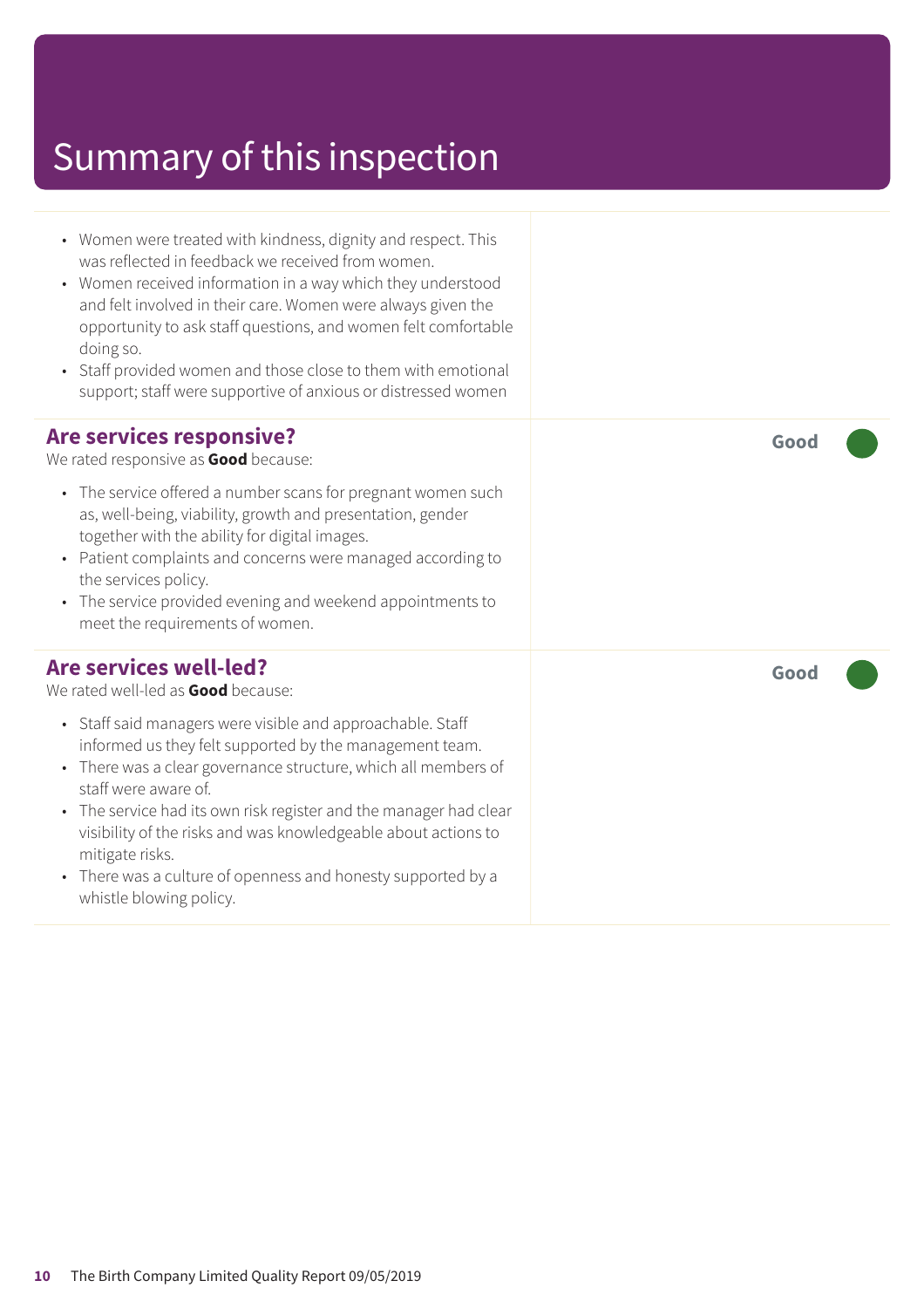# Detailed findings from this inspection

### **Overview of ratings**

Our ratings for this location are:

|                           | Safe | <b>Effective</b> | Caring | Responsive | Well-led | <b>Overall</b> |
|---------------------------|------|------------------|--------|------------|----------|----------------|
| <b>Diagnostic imaging</b> | Good | Not rated        | Good   | Good       | Good     | Good           |
| <b>Overall</b>            | Good | Not rated        | Good   | Good       | Good     | Good           |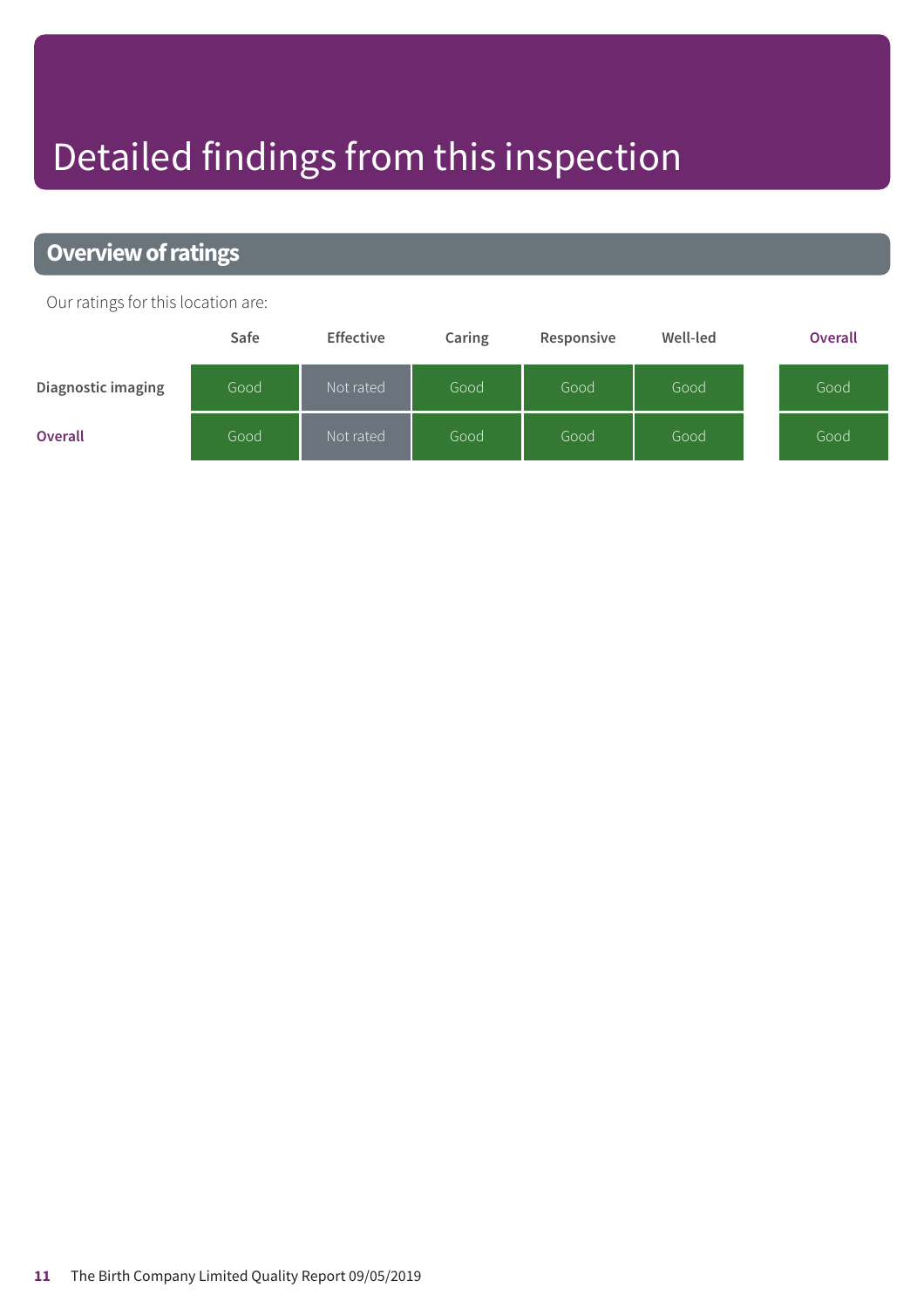| Safe             | Good                            |  |
|------------------|---------------------------------|--|
| <b>Effective</b> | Not sufficient evidence to rate |  |
| <b>Caring</b>    | Good                            |  |
| Responsive       | Good                            |  |
| <b>Well-led</b>  | Good                            |  |



At this inspection, we rated safe as **good.**

#### **Mandatory training**

- **The service had systems in place to ensure staff had received mandatory training in key skills and made sure that everyone had completed it.**
- Annual mandatory training courses were undertaken and regularly updated, training was provided either face to face or online. The service provided us with its training matrix which showed staff received mandatory training in; fire safety and evacuation, health and safety in healthcare, equality and diversity, infection prevention and control, safeguarding adults, customer care and complaints, basic life support (BLS), Mental Capacity Act 2005 and data security awareness.
- Mandatory training rates were reviewed yearly. At the time of this inspection records we viewed demonstrated 100% of staff had completed mandatory training. Staff training records were kept electronically on the services shared drive to which managers had access.

#### **Safeguarding**

• **Staff understood how to protect women from abuse. Staff had some training on how to recognise and report abuse and knew how to apply it.**

- The lead for adults and children's safeguarding was the managing director.
- Staff were trained to recognise adults and young people at risk and were supported by The Birth Company's safeguarding adults' and children's policy, staff received training in adults and children's safeguarding during induction to the service.
- The provider had developed safeguarding policies which were in place that staff were familiar with they could access them on the service's shared drive and printed copies were available.
- Safeguarding policies were up to date and reviewed regularly. They also clearly outlined staff responsibilities and how they should raise a safeguarding concern as well as immediate action to be taken where concerns related to a child or adult.
- Staff we spoke with demonstrated they understood their responsibilities and adhered to the company's safeguarding policies and procedures. The policies were clear, thorough and covered all types of abuse including female genital mutilation (FGM).
- At the time of this inspection the manager of the service was trained to level three for both safeguarding adults and safeguarding children and staff had received level two safeguarding adults training.
- However, not all staff had received level two training for children. Intercollegiate guidance: 'Safeguarding Children and Young People: Roles and competencies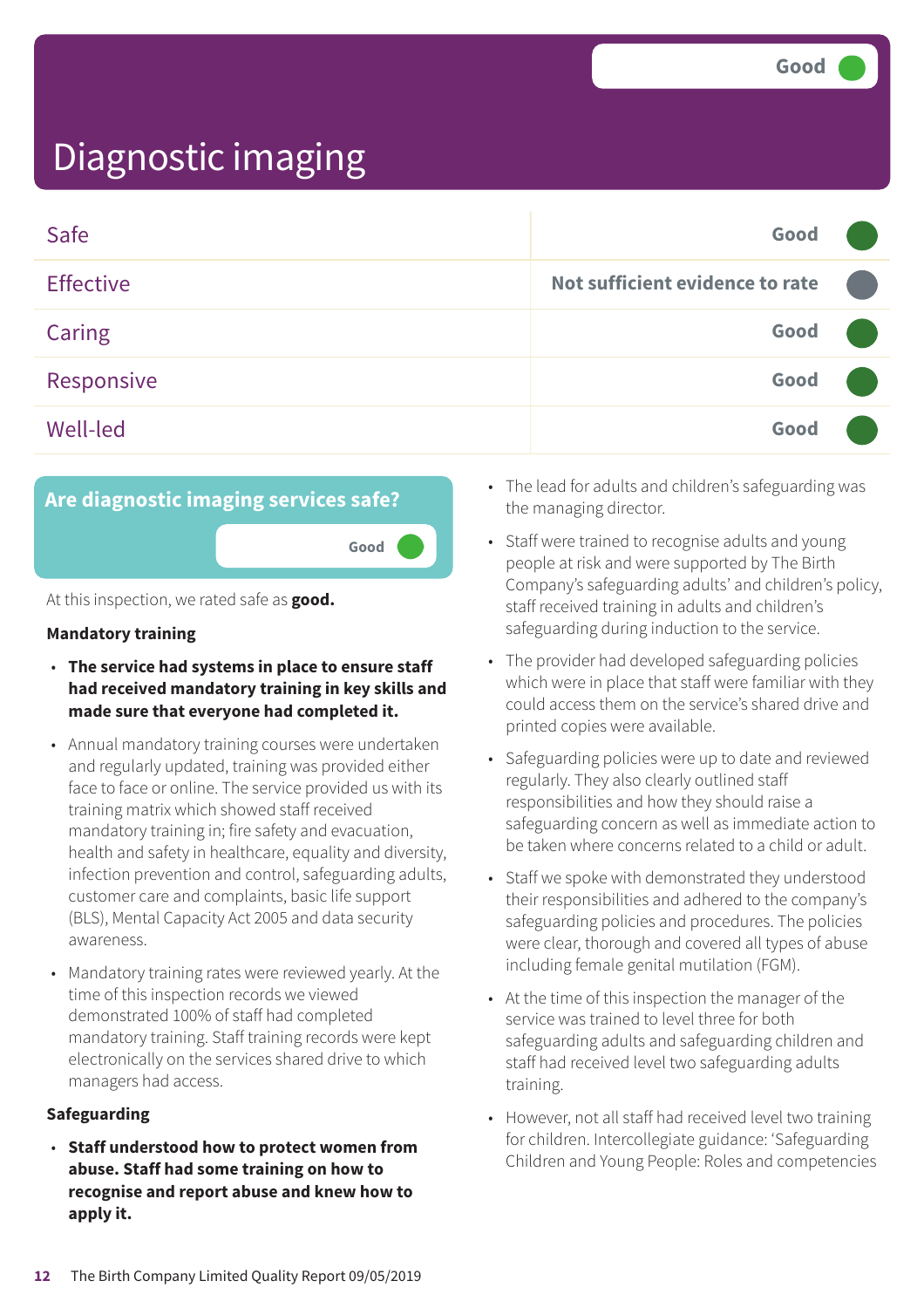for Health Care Staff', March 2014. Guidance states all non-clinical and clinical staff that have any contact with children, young people, parents or carers should be trained to level two safeguarding.

- We discussed this with the provider who confirmed later that all staff had been booked to receive level two training.
- Staff knew how to report a safeguarding concern but there were no safeguarding concerns raised from November 2017 to October 2018.

#### **Cleanliness, infection control and hygiene**

- **The service controlled infection risk well. Staff kept equipment and the premises visibly clean. They used control measures to prevent the spread of infection.**
- The service had infection prevention and control (IPC) policies and procedures which provided staff with guidance on appropriate IPC practice in for example, communicable diseases and isolation.
- During this inspection we saw all areas of the service were visibly clean. Scanning rooms were cleaned daily according to the services cleaning manual and room specifications document. This was recorded on a daily check spreadsheet and was reviewed weekly.
- Staff followed manufacturers' instructions and The Birth Company's guidelines for routine disinfection. This included the cleaning of the medical devices between each patient and at the end of each day.
- Equipment and machines were cleaned following each use with alcohol wipes, this included such things as transvaginal probe covers for the probe used for internal examinations.
- Couches were covered with a disposable paper towel which was changed following each scan.
- We reviewed the machine in use during this inspection, and saw where appropriate, disinfection had taken place and evidence of a weekly check of the machine was available for review.
- We found that the service ensured the safe storage of substances hazardous to health (COSHH) and other chemicals were stored in locked cabinets.
- Between November 2017 and October 2018 there had been no incidences of health care acquired infection in the service.
- The registered manager and service lead told us they observed staff compliance towards hand hygiene, and infection prevention and control. Although we found that there was no formal audit process in place nor had a hand hygiene audit been completed for the service.
- Staff were bare below the elbow and had access to a supply of personal protective equipment (PPE), including gloves and aprons and had access to hand washing facilities.
- We saw that containers for the disposal of sharp objects (sharps bins), such as needles, were not dated, did not have signatures of staff and did not, indicate the date of construction and by whom.
- This did not adhere to the BS7320UN3291 standards in line with health and safety regulation 2013 (The sharps regulations), 5 (1) d. This requires staff to place secure containers and instructions for the safe disposal of medical sharps bins. Containers were free from protruding needles/sharp objects and were stored safely above floor level.
- Waste was handled and disposed of in a way that kept people safe. Waste was labelled appropriately and staff followed correct procedures to handle and sort different types of waste. Bins were emptied under an external agreement.

#### **Environment and equipment**

- **The service had suitable premises and equipment and looked after them well. The environment promoted the privacy and dignity of women using the service.**
- The layout of the service was compatible with health and building notification (HBN06) guidance. Access to the service was via Harley Street.
- The service was located on the third and fourth floors and access could be gained by either a lift or stairs. For people with mobility issues a ramp could be provided. The service also had clearly marked fire exits and equipment to transfer people down stairs if required.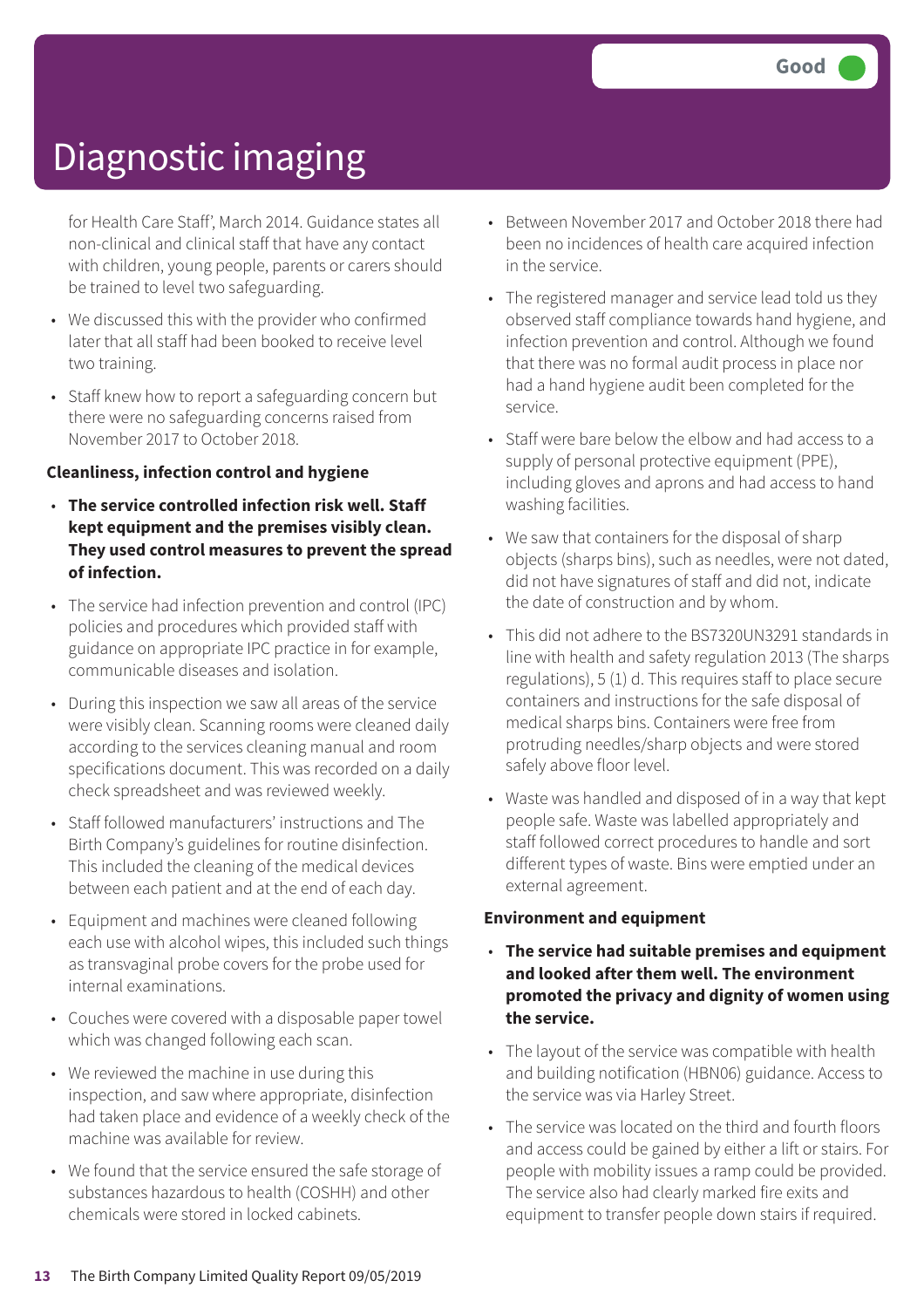- There was a large reception area with a reception desk that was staffed during opening hours. In the reception area there was a range of magazines, refreshments and toilet facilities for women and their relatives.
- The provider's maintenance and use of their facilities kept people safe. Waiting areas were visibly clean and tidy throughout. The scanning rooms were spacious and well-lit and had a sign on the door to notify people when it was in use.
- The treatment room had a additional screen so that patients, family or friends could see the scan images whilst the scan was taking place. This additional screen was used so ultrasound images could be displayed live; for patient, friends and family.
- Staff turned the lights off and pulled down the black-out blinds when undertaking a scan to darken the room, which meant scans could be observed clearly. This also promoted the privacy and dignity of women.
- The service's ultrasound machines were maintained and regularly serviced by the manufacturers. We reviewed service records for the equipment, which detailed the maintenance history and service due dates of equipment. The service record for the machine confirmed it had been serviced annually, last completed in 2018.
- The service had systems in place to ensure machines and equipment were repaired in a timely manner, when required, this ensured women would not experience prolonged delays to their care and treatment due to equipment being broken and out of use.
- Staff had sufficient space to move around the ultrasound machines for scans to be carried out safely and there were comfortable couches for women and stools for the operator.
- All equipment conformed to relevant safety standards non-medical portable appliance electrical equipment was tested. We reviewed five pieces of equipment, including computers, and the ultrasound machine, and found equipment had been serviced within the date indicated.

• The service had a first aid kit available, when we checked this, we found all the contents in date.

#### **Assessing and responding to patient risk**

- **Staff reviewed and updated risk assessments for each woman through individual referral forms.**
- Access to the service was through self-referral. Women completed a registration form, this could be completed online, in person or over the telephone.
- The registration form included their personal details, pregnancy history, including such things as the number of previous ectopic pregnancies and neonatal deaths before 37 weeks. The registration form included other questions such as the requirement for a chaperone or any allergies to such things as latex.
- Staff were trained to ask women reasons for their attendance at the service and record their answers on an electronic record. The service provided several ultrasound services for women, pregnancy scans, which included such scans as, early pregnancy scan, nuchal scan (a scan of the fluid under the skin of the baby's neck), reassurance and sexing scans. It also offered non-invasive prenatal tests (NIPT), and fertility scans.
- There were clear processes in place to guide staff on what actions to take if any suspicious findings were found on the ultrasound scan. If they had concerns, the sonographer followed the service's referral pathway, fetal abnormalities policy and referred the woman to the most appropriate healthcare professional, with her consent, for further investigations and management.
- We reviewed five referral forms. All contained a description of the scan findings, the reason for referral, who the receiving healthcare professional was and what action they were going to take.
- The sonographers could contact the lead sonographer (managing director) for advice and support during their clinics or the lead consultant who would review their findings.
- If the sonographers observed a fetal abnormality that required urgent further investigation and management, the service would refer to the women's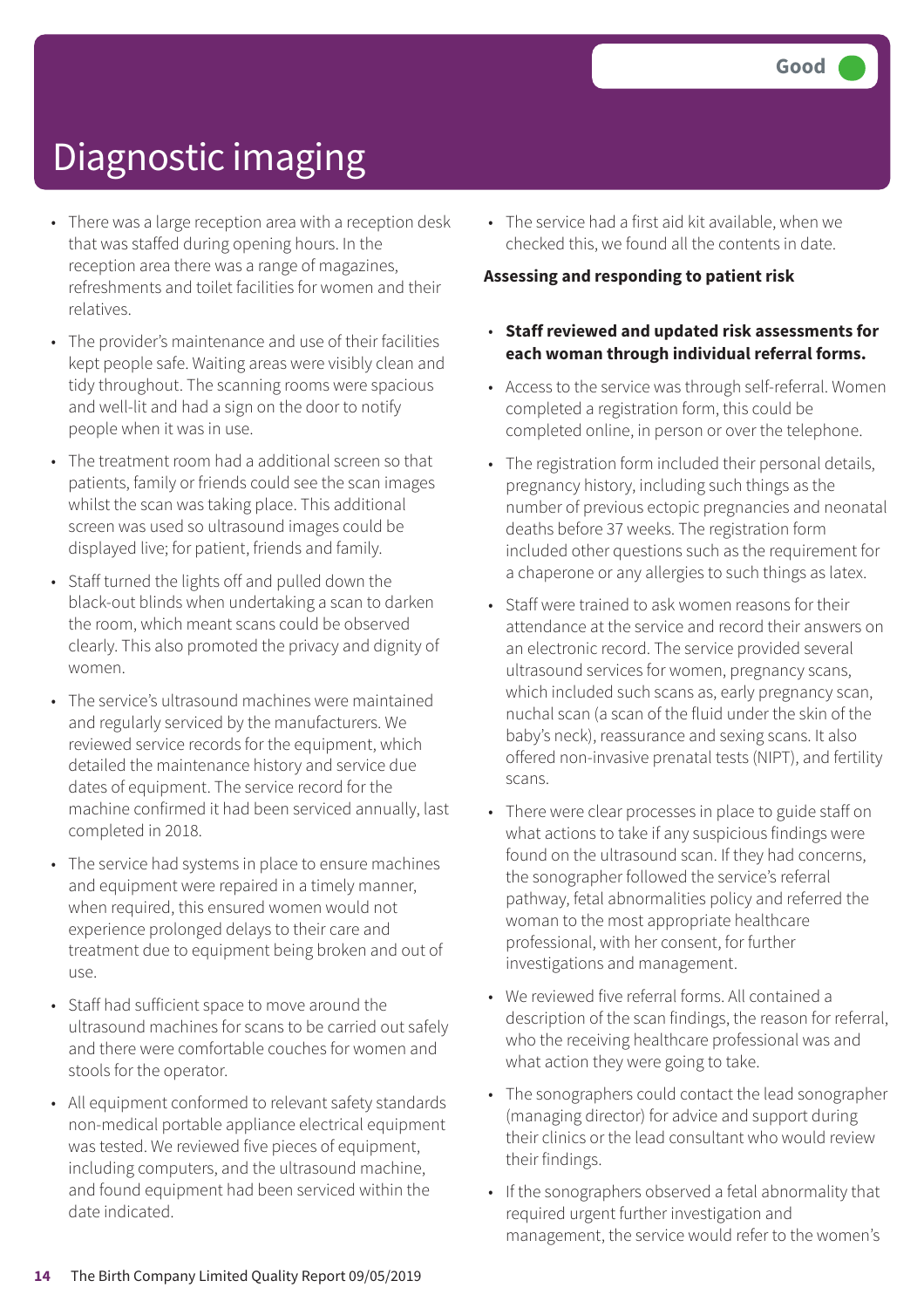own NHS Trust. Examples of this were; severe fetal anaemia requiring blood transfusion, severe twin to twin transfusion requiring endoscopic laser placental separation or major fetal abnormality where the parents may request pregnancy termination.

- The service accepted women who were physically well and could transfer themselves to a couch with little support.
- The service did not offer emergency tests or treatment.
- Due to the nature of the service provided, there was no emergency resuscitation trolley on site. There was also clear guidance for staff to follow if a woman suddenly became unwell whilst attending the clinic. Staff had access to a first aid box.
- Both administration staff and sonographers had completed first aid or basic life support (BLS) training, and would put their training to use until the ambulance arrived. BLS training gives staff a basic overview of how to deal with a patient who may have stopped breathing, such as starting cardiopulmonary resuscitation.
- Staff told us if a patient required urgent treatment they would call 999. Should women arrive at the service in pain or bleeding then they would be signposted to the early pregnancy service.
- The service used the 'Paused and Checked' checklist devised by the British Medical Ultrasound Society (BMUS) and Society of Radiographers, which was displayed in the clinic room and helped to remind staff to carry out identification checks to ensure the correct person was being scanned.
- We observed the sonographer completing the checks during appointments, which included: confirming the woman's identity and consent; providing clear information and instructions, including the potential limitations of the ultrasound scan; following the BMUS safety guidelines; and informing the woman about the results.
- Scan reports were completed immediately after the scan had taken place, which we observed during our inspection.

• The service only used latex-free covers for the transvaginal ultrasound probe, which minimised the risk of an allergic reaction for women with a latex allergy.

#### **Staffing**

- **The service had enough staff with the right qualifications and experience to provide the right care and treatment.**
- The service ensured there was a sonographer, the managing director or the lead consultant and two administrators present during clinic hours. On average the service had between 22 – 32 appointments booked each day and sufficient staffing to manage appointments. The service did not use agency staff.
- The ultrasound clinics were scheduled in advance and the sonographers were allocated by a manager to a list according to the needs of the patients and the service.
- We found all sonographers employed by the service were registered with the Health and Care Professionals Council (HCPC).
- There were business continuity plans in place to ensure the service operated when there were changes to normal operating circumstances. For example, sickness, absenteeism and workforce changes.
- The service had a recruitment policy and procedure in place. We reviewed five recruitment records of staff employed by the service. We found that the service was transferring from paper to electronic recruitment records, documentation could be held electronically or on paper.
- There was evidence in personnel files of identity checks, Disclosure and Barring Service (DBS) check and checks of professional qualifications and records of the Health and Care Professions Council (HCPC) registration.
- All staff we spoke with felt staffing was managed appropriately

#### **Records**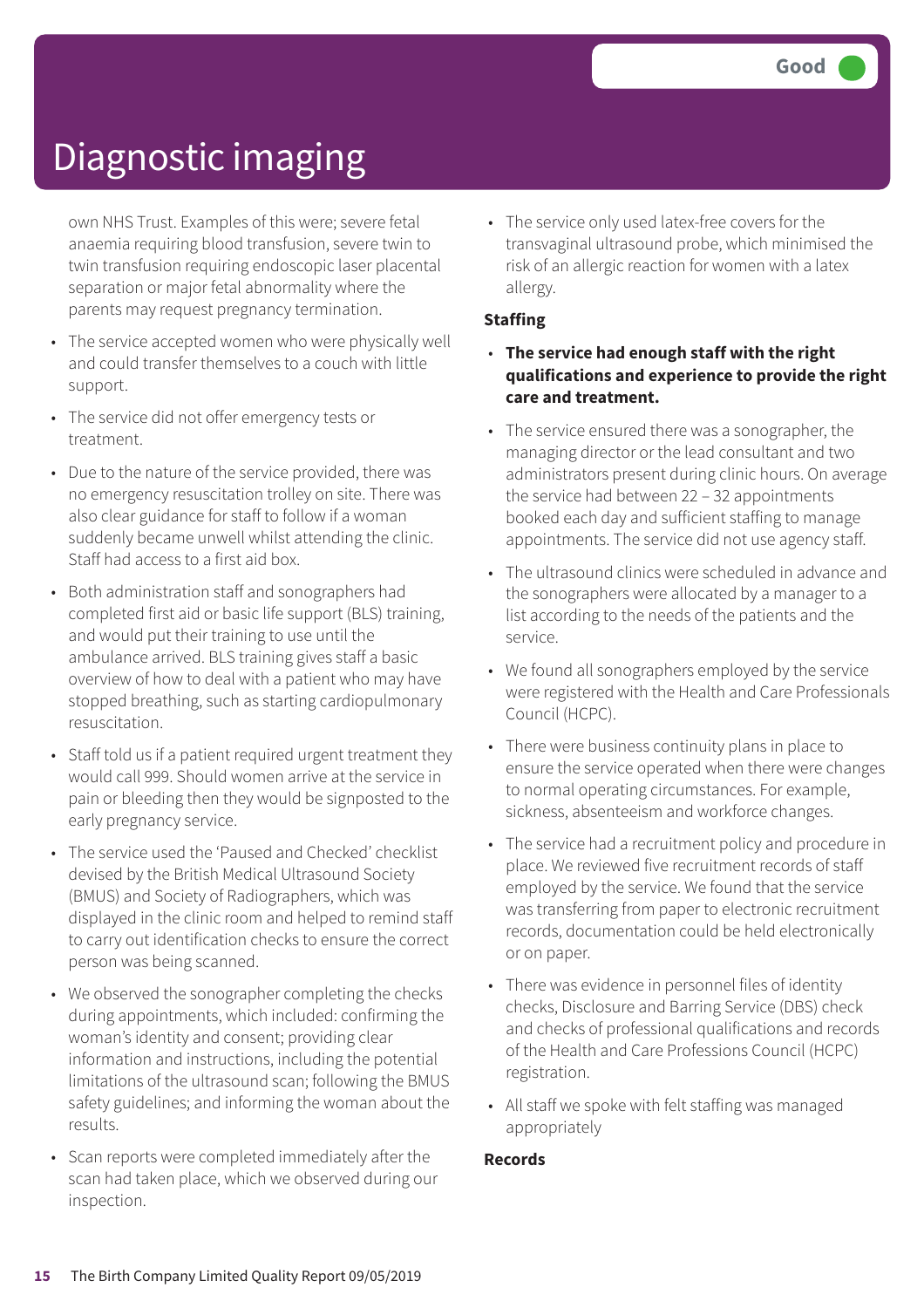- **Staff kept detailed records of women's appointments, referrals to NHS services and completed scan consent documents. Records were clear, up-to-date, and easily accessible to staff providing ultrasound scans.**
- The service had an up-to-date information governance policy in place for staff to refer to. The policy detailed staff responsibilities, documentation standards, and the retention of records.
- Women's personal data and information were kept secure. Only authorised staff had access to women' personal information.
- Staff training on information governance and records management was part of the mandatory training programme.
- We reviewed a sample of patient records and registration forms during this inspection and saw records were accurate, complete, legible and up to date. This included estimated due date, the type of ultrasound scan performed, the findings, conclusions, and recommendations. Paper reports of the scans were given to women directly.

#### **Medicines**

• The service did not use any controlled drugs but the service did have a quantity of Misoprostol (used in the medical management of a miscarriage). We found that the use and storage of this medicine was appropriate. Allergies were documented and checked on arrival in the service and would be documented on the notes for the sonographer.

#### **Incidents**

- **Processes were in place for staff to raise concerns and report incidents. Staff understood their roles and responsibilities to raise concerns and record safety incidents. Lessons learnt were shared with the whole team and the wider service.**
- The service had an incident reporting policy and procedure to guide staff in the process of reporting incidents. We found that staff understood their responsibilities to raise concerns, to record safety incidents, investigate and record near misses.
- We saw if an incident occur, staff would inform the manager of the service who would record the incident on the service's incident matrix, and undertake an investigation if necessary.
- We found incidents were individually documented had been investigated appropriately, however the service's incident recording tool was not accurate as some incidents had not been collated on the services incident matrix. This meant that the service could not accurately identify trends.
- Following the inspection, the provider sent us an updated version of their incident matrix with all incidents correctly collated.
- We reviewed the service's incident log, this documented eight incidents of which three related to staffing issues, an insecure door, late non-invasive prenatal test (NIPT) results and scanning issues. We saw that following review learning had been identified. For example; a high risk NIPT test results were received seven days after submission.
- Following review, the service now highlighted all high risk NIPT tests and cross referenced these with an email that was received following the results, this ensured risks were not missed.
- We reviewed the accident and incident book and found that staff had been completing it appropriately.
- During the period November 2017 to October 2018 there had been no serious incidents requiring investigation. Serious incidents are events in health care where the potential for learning is so great, or the consequences to women, families and carers, staff or organisations are so significant, they warrant using additional resources to mount a comprehensive investigation.
- There had been no 'never events' in the previous 12 months prior to this inspection. Never events are serious incidents that are entirely preventable as guidance, or safety recommendations providing strong systemic protective barriers, are available at a national level, and should have been implemented by all healthcare providers.
- There had been no notifiable safety incidents that met the requirements of the duty of candour regulation in the 12 months preceding this inspection.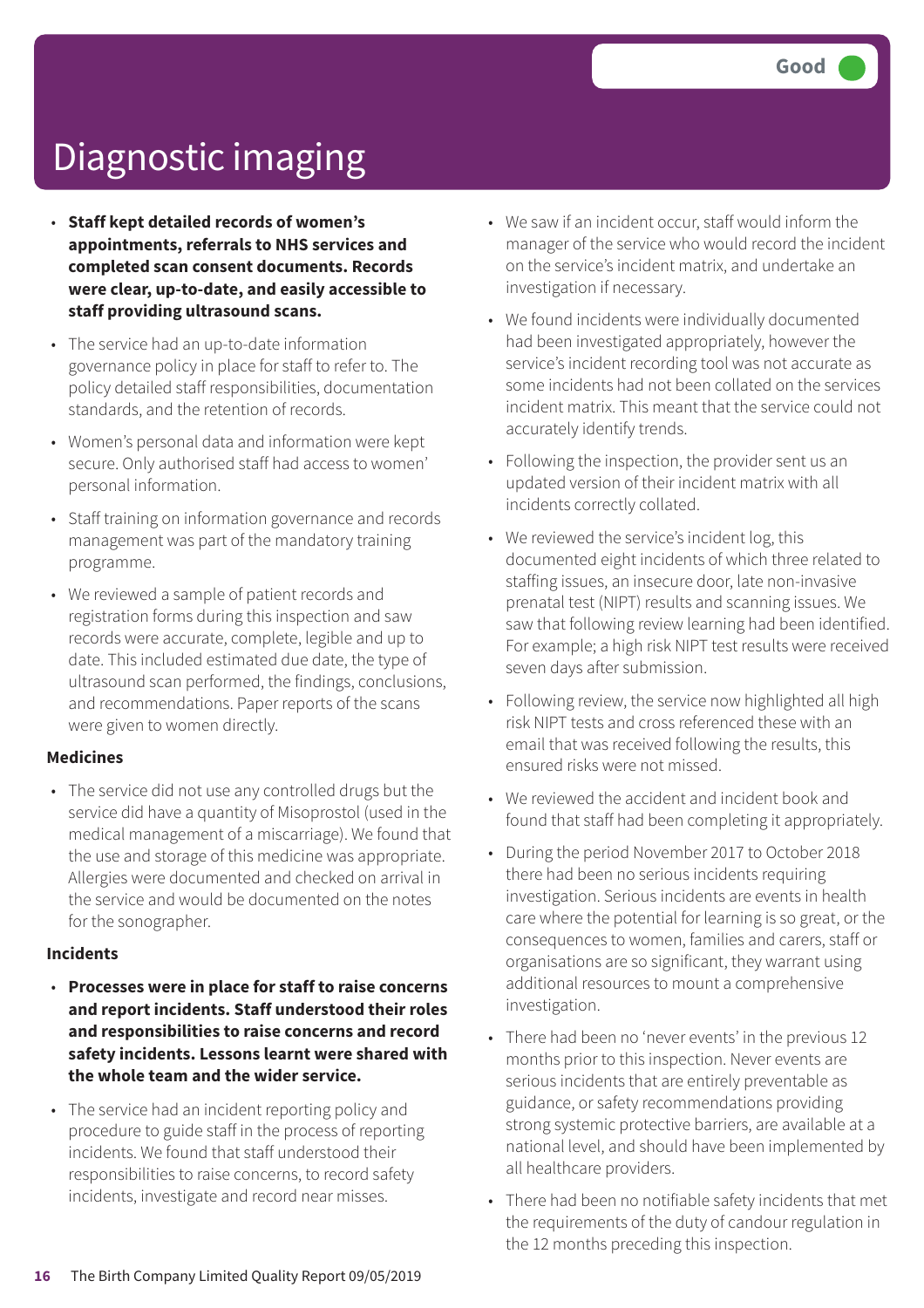- Regulation 20 of the Health and Social Care Act 2008 (Regulated Activities) Regulations 2014 is a regulation which was introduced in November 2014. This regulation requires the organisation to be open and transparent with a patient when things go wrong in relation to their care and the patient suffers harm or could suffer harm, which falls into defined thresholds. The duty of candour regulation only applies to incidents where severe or moderate harm to a patient has occurred.
- Staff understood the duty of candour and the need for being open and honest with women and their families if errors occurred. Staff could explain the process they would undertake if they needed to implement the duty of candour following an incident, which met the requirements. However, throughout the reporting period, they had not needed to do this.
- The registered manager was aware of the requirements for reporting incidents to the CQC using the statutory notification route if this met the criteria, under Regulation 18 of the Care Quality Commission (Registration) Regulations 2009.

### **Are diagnostic imaging services effective?**

**Not sufficient evidence to rate –––**

We do not currently rate effective for diagnostic imaging.

#### **Evidence-based care and treatment**

- **The service used current evidence-based guidance and good practice standards to inform the delivery of care and treatment.**
- Women's care and treatment was delivered and clinical outcomes monitored in accordance with guidance from the National Institute for Health and Care Excellence (NICE) and the British Medical Ultrasound Society (BMUS). NICE guidance was followed for diagnostic imaging pathways as part of care for uncomplicated pregnancies.
- Staff demonstrated a good understanding of national legislation that affected their practice. For example, sonographers followed the 'Ectopic pregnancy and

miscarriage: diagnosis and initial management' guidance (NICE, 2012) when they identified a fetus did not have a visible heartbeat and measured less than 7.0mm.

- In addition, the service followed principles, outlined in the 'Guidelines for professional ultrasound practice, 2017' by the Society and College of Radiographers (SCoR) and BMUS. Where possible, sonographers completed all ultrasound scans within 10 minutes to help reduce ultrasound patient dose.
- There was an audit programme in place to provide assurance of the quality and safety of the service. Peer review audits were undertaken in accordance with recommendations made by the British Medical Ultrasound Society.
- Other audits, such as clinic and local compliance audits were undertaken regularly. They monitored patient experience, cleanliness, health and safety, ultrasound scan reports, equipment, and policies and procedures.

#### **Nutrition and hydration**

- Due to the nature of the service, food and drink was not ordinarily offered to women. However, there was a drinking water dispenser in the waiting area, which was accessible to women and visitors.
- Women who were having an early pregnancy scan were encouraged to attend their appointment with a full bladder. This information was given to women when they contacted the clinic to book their appointment.
- If this was not possible we observed staff providing women with extra glasses of water to improve the quality of the ultrasound image

#### **Pain relief**

• Pain assessments were not undertaken at The Birth Company although staff told us that women were made comfortable during the scanning process.

#### **Patient outcomes**

• **Staff monitored the effectiveness of care and treatment and used the findings to improve their practice.**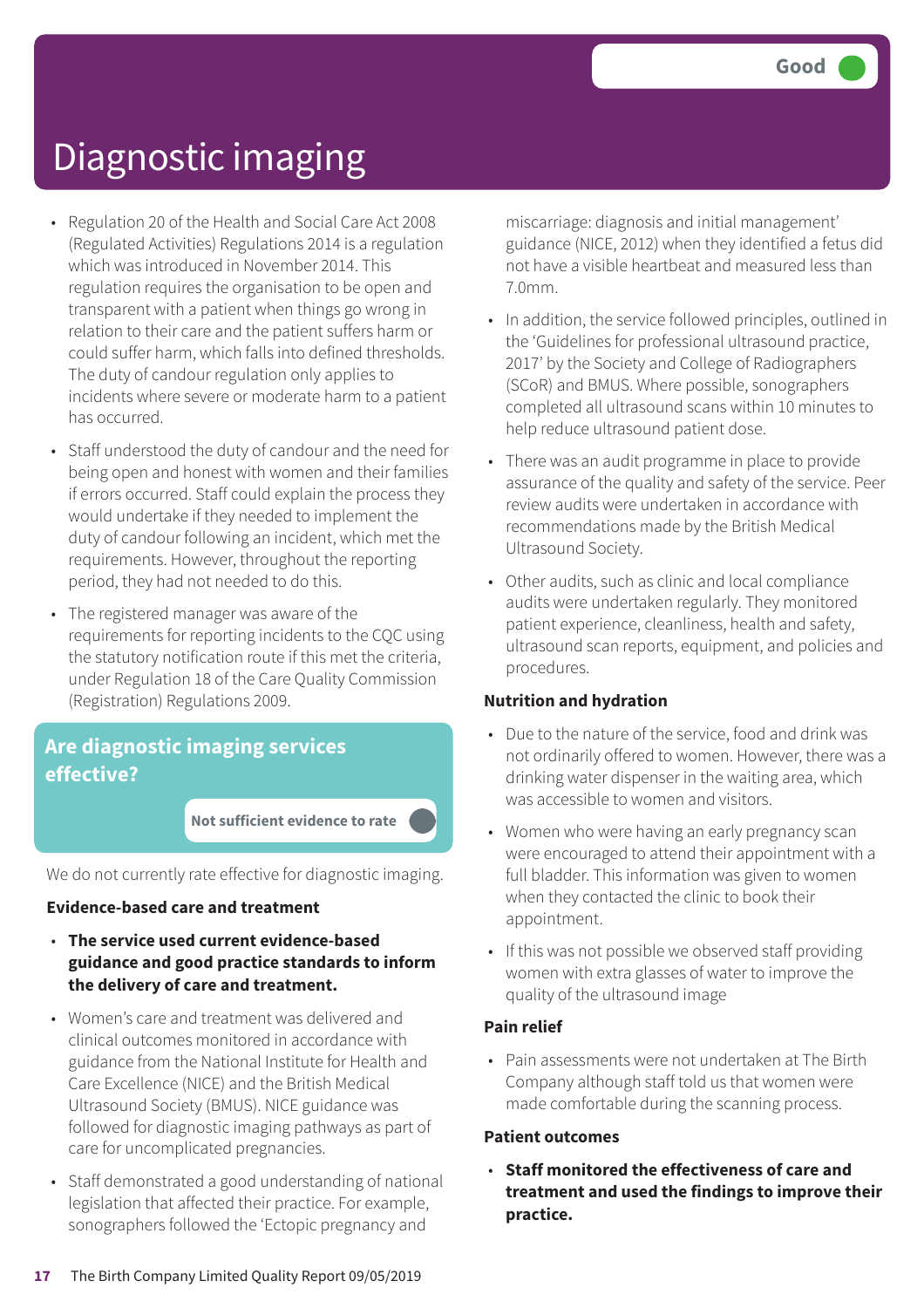- The service monitored patient outcomes through their activity, annual patient satisfaction survey and clinical audits.
	- The Birth Company undertook sonographer peer review audits. The sonographers reviewed each other's work and determined whether they agreed with their ultrasound observations and report quality and on such findings as gender or anomalies. This was in line with BMUS guidance, which recommends peer review audits are completed using the ultrasound image and written report.
	- The service reviewed and recorded how many women it had referred to the NHS early pregnancy services, the number of rescans it had conducted and the number of occasions the gender had been sought but was incorrect.
	- Further audits on the quality of images were conducted by the lead sonographer who would feed back results to individual sonographers. We reviewed these audits and found most to have been rated, acceptable.
	- We also saw that as part of routine audit the service monitored the length of time women had to wait for a scan, we saw that in most cases waiting times were less than 10 minutes.
	- The service participated in a programme of external audit, we saw that sonographers who conducted Nuchal Translucency Scans were reviewed by an external agency (the Fetal Medicine Centre) periodically who reviewed and provided individual sonographers with a licence to perform the scans.
	- The 12-week Nuchal Translucency Scan can be performed to assess the risks of Down's, Edward's and Patau's syndromes to diagnose major fetal abnormalities.
	- Other audits were conducted including, patient experience, health and safety, safeguarding, equipment and privacy and dignity. Service activity, audit results and patient feedback were regularly discussed during the monthly team meetings.

#### **Competent staff**

• **Staff had the skills, knowledge and experience to deliver effective care and treatment.**

- The service made sure staff were competent for their roles. Manager's appraised staff work performance and provided support.
- All staff had completed a structured induction programme for the service, which included the use of equipment and office systems.
- Records we checked confirmed staff received an annual appraisal and monthly supervision, which was up to date.
- Staff had the right skills and training to undertake ultrasound scans, this was closely reviewed at the service with the clinical lead having the ability to review periodically sonographer's scans and provide feedback.
- Each staff member completed a local induction, which included mandatory and role-specific training. Staff accessed their role-specific training through the service's electronic training portal. Training records confirmed that all staff had completed their appropriate role-specific training.

#### **Multidisciplinary working**

- **Staff of different disciplines worked together as a team to benefit women and their families.**
- We observed positive examples of the sonographer and administration assistants working well together. Their professional working relationship promoted a relaxed environment for women and helped to put women and their families at ease.
- Staff at the service told us that their aim was to work closely with women to support a seamless treatment pathway. If concerns were identified from a scan these were escalated to the patient's local NHS trust early pregnancy service.
- The service had established pathways in place to refer women to their GP or local NHS trust if any concerns were identified during their appointment. Staff communicated their referral to the local NHS trust or GPs by letter and telephone.

#### **Seven-day services**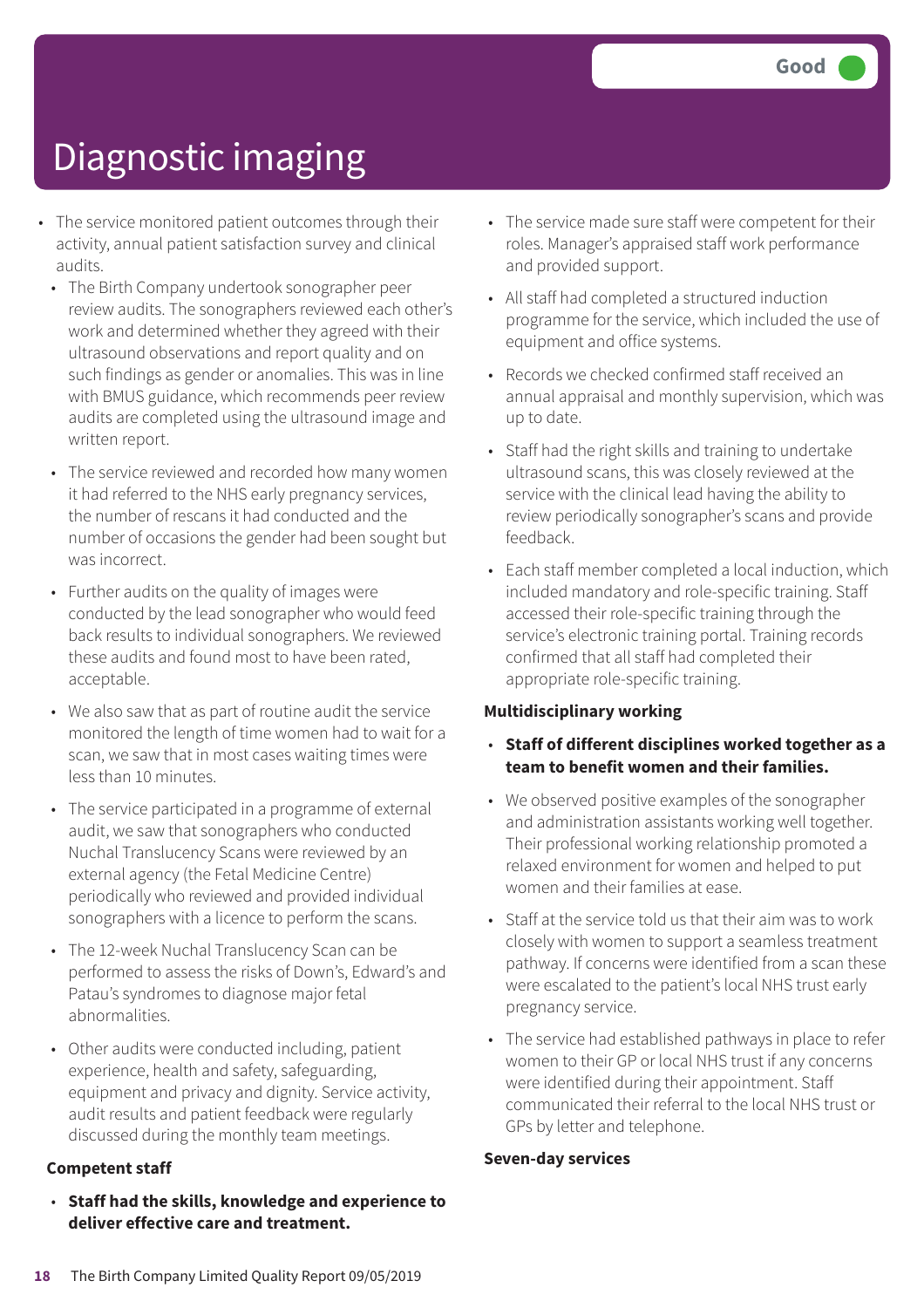- **Although The Birth Company was not an acute service and did not offer emergency tests or treatment, it still operated in a flexible way to accommodate the needs of women.**
- The service was operational Monday to Thursday from 8am until 8pm, Friday from 8am until 6pm, Saturday 9am until 4pm and Sunday 10am until 2pm.
- Appointments were flexible to meet the needs of women, and appointments could be made available at short notice if required.

#### **Health promotion**

- Information leaflets were provided in the service for women on several topics. For example; what the scan would entail, keeping healthy, which included giving up smoking and alcohol, movements of the baby, foods to be avoided.
- The service also provided information on its website such as a 'To do list' this provided women with further information on such things as 'Free dental check-up', 'Rights at work', 'Travel during pregnancy' and 'Preparing your hospital bag' All information could be downloaded.

#### **Consent and Mental Capacity Act**

- **Staff understood how and when to assess whether a woman had the capacity to make decisions about their care. They followed the service policy and procedures when a woman could not give consent. All staff were aware of the importance for gaining consent from women before conducting any ultrasound scan.**
- Women provided verbal consent which was recorded on their electronic record before they performed an ultrasound scan. For other services, such as NIPT, we saw that the service obtained written consent.
- Staff understood their responsibility to gain consent from women and respected a patient's choice if they decided not to have a scan after arriving for an appointment.
- We found that staff we spoke with had knowledge of the requirements of the Mental Capacity Act 2005 (MCA).

• There was a Mental Capacity Act (2005) policy for staff to follow, which clearly outlined the service's expectations and processes. However, staff told us that since starting the service they had not had to support women who had been assessed as lacking capacity to make decisions about the scanning procedure.

### **Are diagnostic imaging services caring?**

**Good –––**

At this inspection, we rated responsive as **good.**

#### **Compassionate care**

- **Staff cared for women with compassion. Feedback from women and their families confirmed that staff treated them well and with kindness.**
- All staff were passionate about their roles and were dedicated to making sure women received patient-centred care.
- We observed staff treating and assisting women and their families in a compassionate manner. The scan assistants and sonographer were very reassuring and interacted with the women and their relatives in a professional, respectful, and supportive way.
- Feedback provided by women we spoke with said staff demonstrated a kind and caring attitude to them. Women told us, 'Lovely staff, very knowledgeable and detailed scan performed' 'Name (the sonographer) was excellent, she handled us with care and we are very happy. Would recommend the experience'.
- We observed staff introducing themselves to women at the start of the appointments, and the women we spoke with confirmed this.
- Staff protected women's privacy and dignity. For example, the clinic room was locked when ultrasound scans were being undertaken, and women were provided with a gown to cover themselves during intimate scans. There was also a dignity screen for women to get changed behind before scans.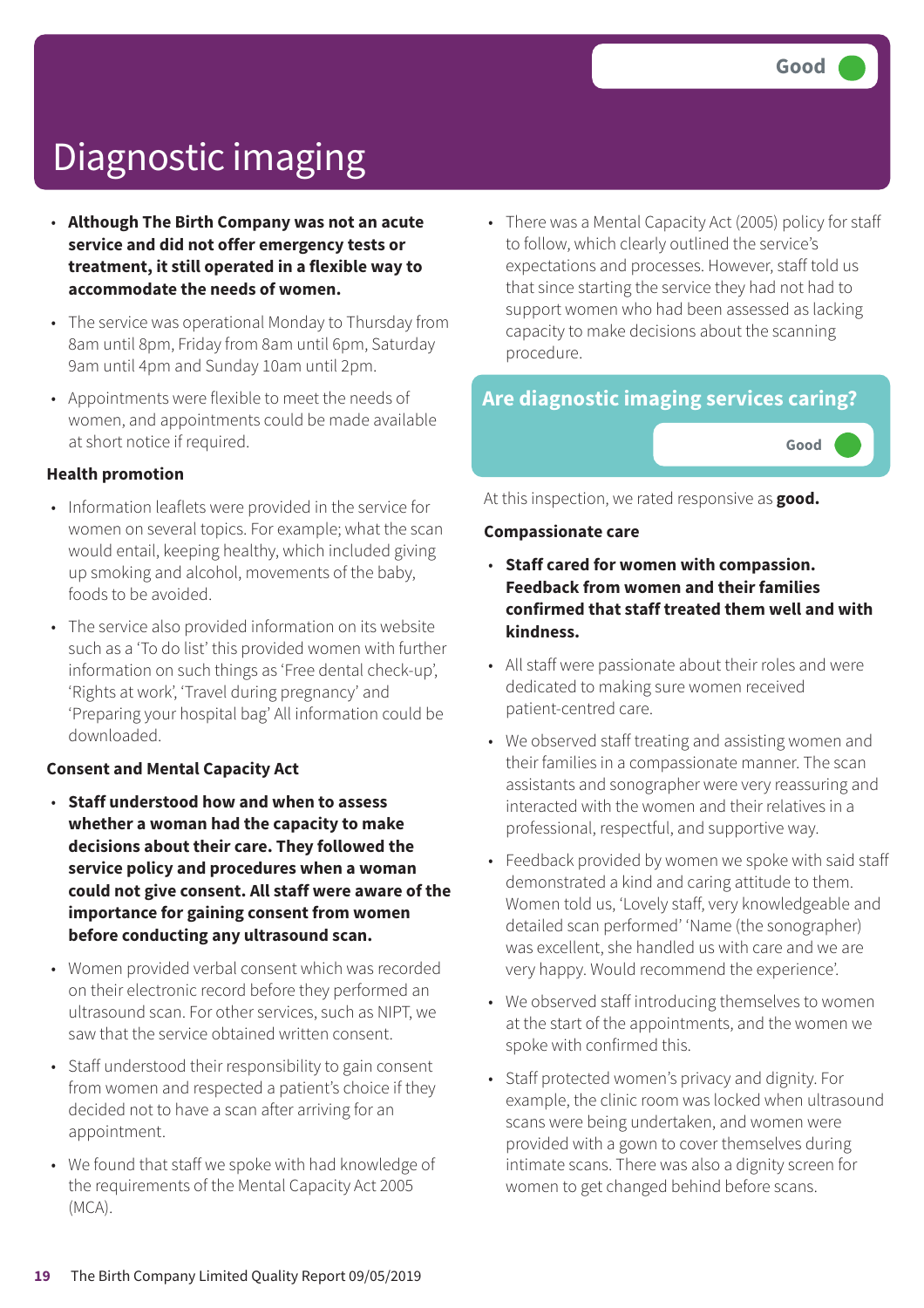- The service obtained patient feedback through feedback forms, which allowed women to make comments about their care and provide a rating of their overall experience, however most women chose to provide feedback online.
- Paper feedback forms represented 6% of feedback received by the service. We were told that most women preferred to provide feedback using online methods. Online we saw that the service was rated as 'Five star" based on 3,095 independent reviews.

#### **Emotional support**

#### **Staff provided emotional support to women to minimise their distress. We observed staff providing kind, thoughtful, supportive, and empathetic care.**

- Staff provided reassurance throughout the scanning process, they updated the patient on the progress of the scan and how long they had before their scan was complete.
- Staff were aware that women attending the service were often feeling nervous and anxious so provided additional reassurance and support to these women. Staff were aware of their roles and responsibilities when acting as chaperones during intimate ultrasound scans ensuring women received emotional support.
- Staff felt recognising and providing emotional support to women was an important aspect of the work they did, staff had received training in discussing potentially bad news. The service had a separate room where bad news could be discussed but we were told that the service could also use the scanning room which was equipped with comfortable seating.

#### **Understanding and involvement of women and those close to them**

- **Staff involved women and those close to them in decisions about their care.**
- Staff communicated with women in a manner that would ensure they understood the reasons for attending the service. All women were welcomed into the reception area and reassured about their procedure.
- Staff took the time to explain the procedure to the woman before and during the ultrasound scan. Staff adapted the language and terminology they used when discussing the procedure with the women and their families.
- Staff recognised when women or those close to them needed additional support to help them understand and be involved in their care and treatment. Staff enabled them to access this, including access to interpreting and translation services.
- Women and those close to them could ask questions about their scan. A range of ultrasound related leaflets were available to women in the service. Women could also access information on different types of scans, and pricing information from The Birth Company website.
- All those close to the women we obtained views from said that they felt involved in the care given.



At this inspection, we rated responsive as **good.**

#### **Service delivery to meet the needs of local people**

- **The facilities and premises met the needs of women who accessed the service.**
- The service recognised that women's preferred method of communication had changed, and as a result, they had developed a range of innovative products to tailor their services and meet the needs people. For example, the service provided electronic tablets for women to provide feedback whilst in the waiting room.
- The service was inclusive to all pregnant women and we saw no evidence of any discrimination, including on the grounds of age, disability, pregnancy and maternity status, race, religion or belief, and sexual orientation when making care and treatment decisions.
- The service was located on the third and fourth floors of the building. Should a woman attend with mobility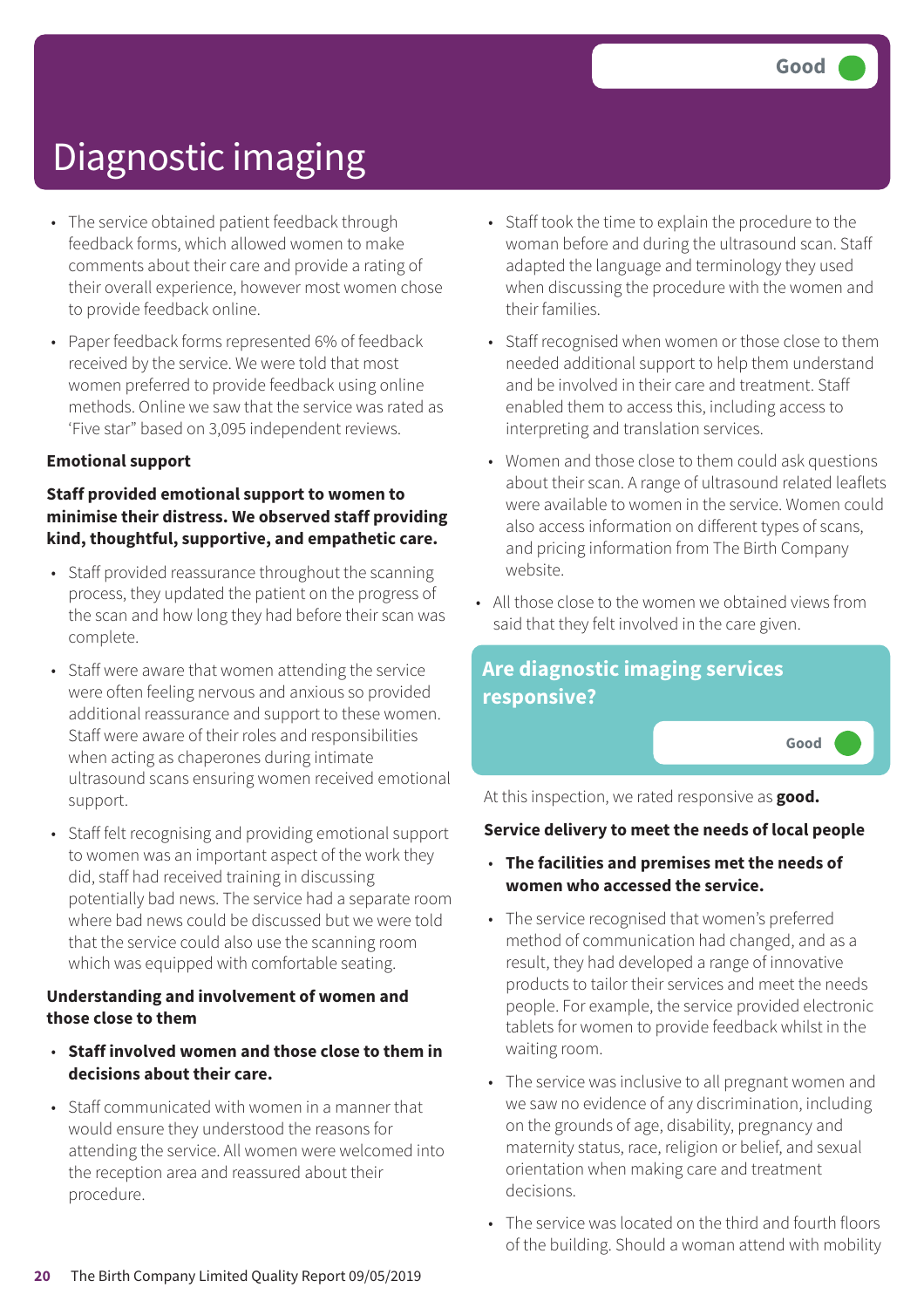issues the service could provide a ramp to enter the building and a lift was available for use. Clinic rooms contained adjustable couches, which staff used to support women with limited mobility.

- In cases of emergency the service could access emergency exits to the front and rear of the service using stairs
- The service provided payment details in a confirmation email prior to each patient's attendance. These included a clear price list and different options for payment. The service was registered with UK insurers for the provision of care and public liability.
- The service offered a number of scans for pregnant women such as, well-being, viability, growth and presentation, gender together with the ability for digital images.
- The service signposted women to complementary services for such things as Osteopathy, reflexology and support and psychotherapy.
- The service provided evening and weekend appointments to meet the requirements of women.
- The service was accessible by public transport being located close to bus routes and tube, the service could be accessed by car although there was limited on street parking.
- The Birth Company regularly used social media to engage with the local population and promote their service.

#### **Meeting people's individual needs**

- **The service took a proactive approach to understand women's individual needs, and delivered care in a way that met these needs, which was accessible and promoted equality.**
- Staff understood the cultural, social and religious needs of women. Women received written information to read and sign before their scan appointment, which could be made available in different languages. The service had subscribed to the 'Language line' service, this meant that people who did not have English as there first language could use an interpretation service.
- During scanning, staff made women comfortable. Women were advised that if they wanted to stop their scan, staff would assist them and discuss choices for further imaging or different techniques or coping mechanisms to complete their imaging.
- Relatives or people close to them could be present in the scanning room if requested.
- Information leaflets were given to women when they had a pregnancy of an unknown location, for example, an ectopic pregnancy; a second scan that confirmed a complete miscarriage; or an inconclusive scan. The leaflets contained a description of what the sonographer had found, advice, and the next steps they should take.
- All scans were undertaken in a private clinic room with lots of space for any additional relatives, friends, or carers to accompany the woman. If a woman was required to undress, locked doors and dignity screens were used to protect her privacy.
- The moveable couches were suitable for very overweight women; however, there was no hoist available. If a woman required the use of other bariatric (relating to the treatment of obesity) equipment, they would be referred to the NHS.

#### **Access and flow**

- **Women could access services and appointments in a way and at a time that suited them. Technology was used innovatively to ensure women had timely access to treatment.**
- Women self-referred and they could book appointments through several media platforms including, telephone and email through The Birth Company's website. Appointments were usually made by telephone at a time and date agreed by them. In the case of a requirement to conduct a scan at short notice the service told us that it would attempt to make an appointment as soon as possible.
- There were very few delays and appointment times were closely adhered to. Fetal well-being reports were produced and shared in a timely manner, on the same day.
- During our inspection, we observed that scan clinics ran on time.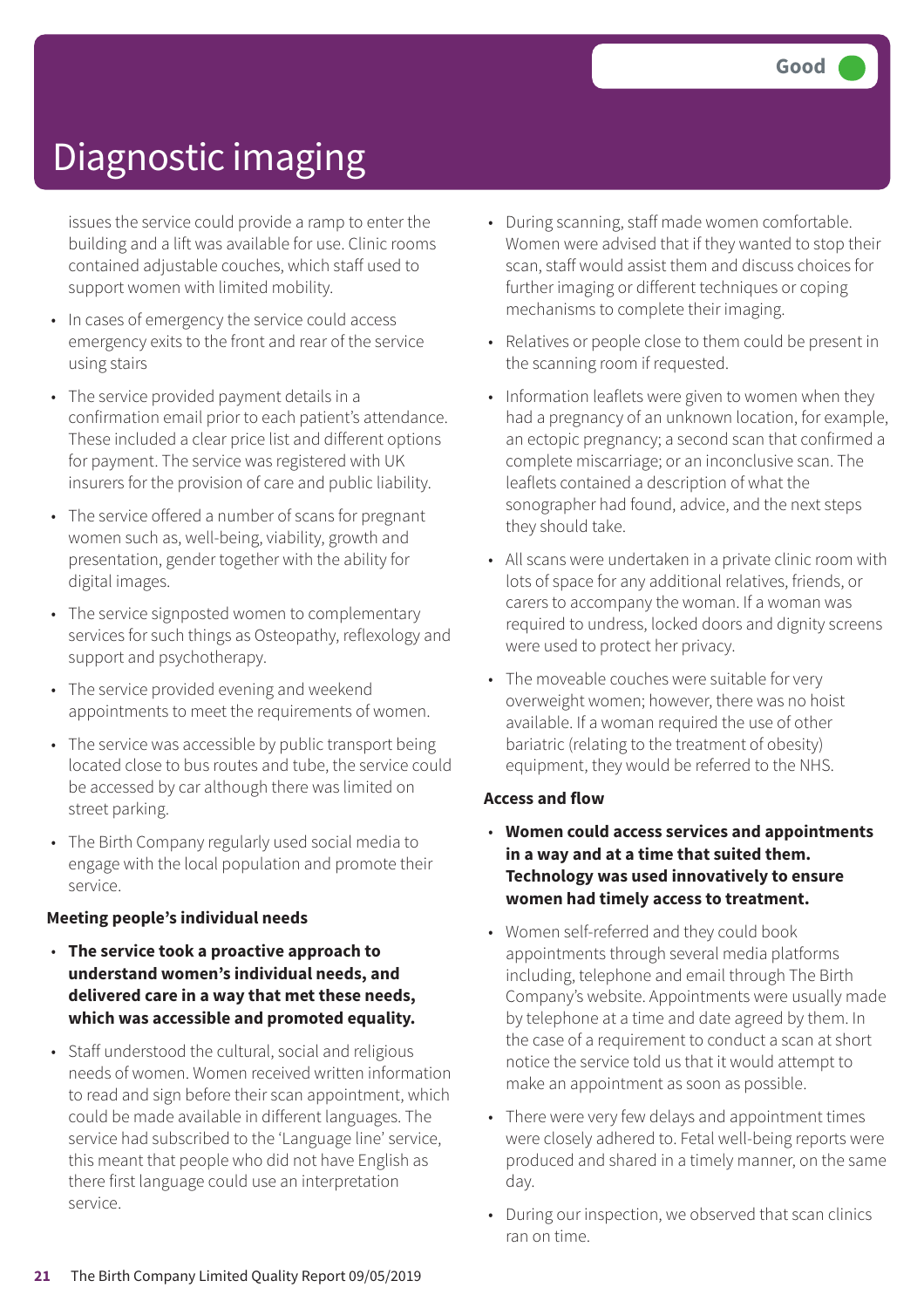- From November 2017 to October 2018 no planned examinations were cancelled for non-clinical reasons and no planned examinations had been delayed in the same period.
- The service did not routinely record the data for women who did not attend, we were told that if a person did not attend or cancel they would be contacted to ascertain the reasons for their non-attendance and an appointment would be re-booked if necessary.

#### **Learning from complaints and concerns**

- **The service treated concerns and complaints extremely seriously. The managing director completed comprehensive investigations, which frequently involved input from other professionals, such as the lead sonographer. Lessons learned were shared with all staff.**
- The service had an up-to-date complaint handling policy, which set out the complaints process and the responsibility of staff. The managing director manager had overall responsibility for reviewing and responding to complaints. We found that the service had received three complaints in the reporting period which concerned staff communication.
- Complaints were collated into an electronic log, which was used to identify any themes and learning, and was shared with staff at their team meetings.
- Staff were encouraged to resolve complaints and concerns locally. The service had a complaints handling policy and all staff had completed a mandatory training course on customer care and complaints.
- The complaints log recorded actions the service had taken in response to the complaint. The log recorded when women had received a verbal apology from the service.
- Information on how to make a complaint was available within the clinic. Staff told us that most complaints were made through social media. Therefore, staff monitored their social media pages daily, to ensure any concerns or complaints were addressed immediately.

### **Are diagnostic imaging services well-led?**



At this inspection, we rated well-led as **good.**

#### **Leadership**

- **Managers at all levels in the service had the right skills and abilities to run a service providing high-quality sustainable care.**
- The registered manager and the managing director had an awareness of the service's performance, limitations, and the challenges it faced. They were also aware of the actions needed to address those challenges.
- The sonographers reported to the managing director who was also the lead sonographer for matters of administration and for clinical matters. Administration assistants also reported to the managing director.
- Staff knew the management arrangements and told us they felt well supported. The lead sonographer or lead consultant could review any ultrasound scan within one to two hours.
- Staff also had specialist lead roles within the service. For example, the managing director was the lead for health and safety, safeguarding, and infection prevention and control (IPC).
- Staff said managers were visible and approachable. Staff informed us they felt supported by the management team. All the staff we spoke with were positive about the management of the service.

#### **Vision and strategy**

- **The Birth Company had a clear vision and strategy for what they wanted to achieve, with quality and sustainability as the top priorities.**
- The services vision and aims were to enable expectant mothers to have a positive and reassuring experience during fertility care, pregnancy and childbirth experience.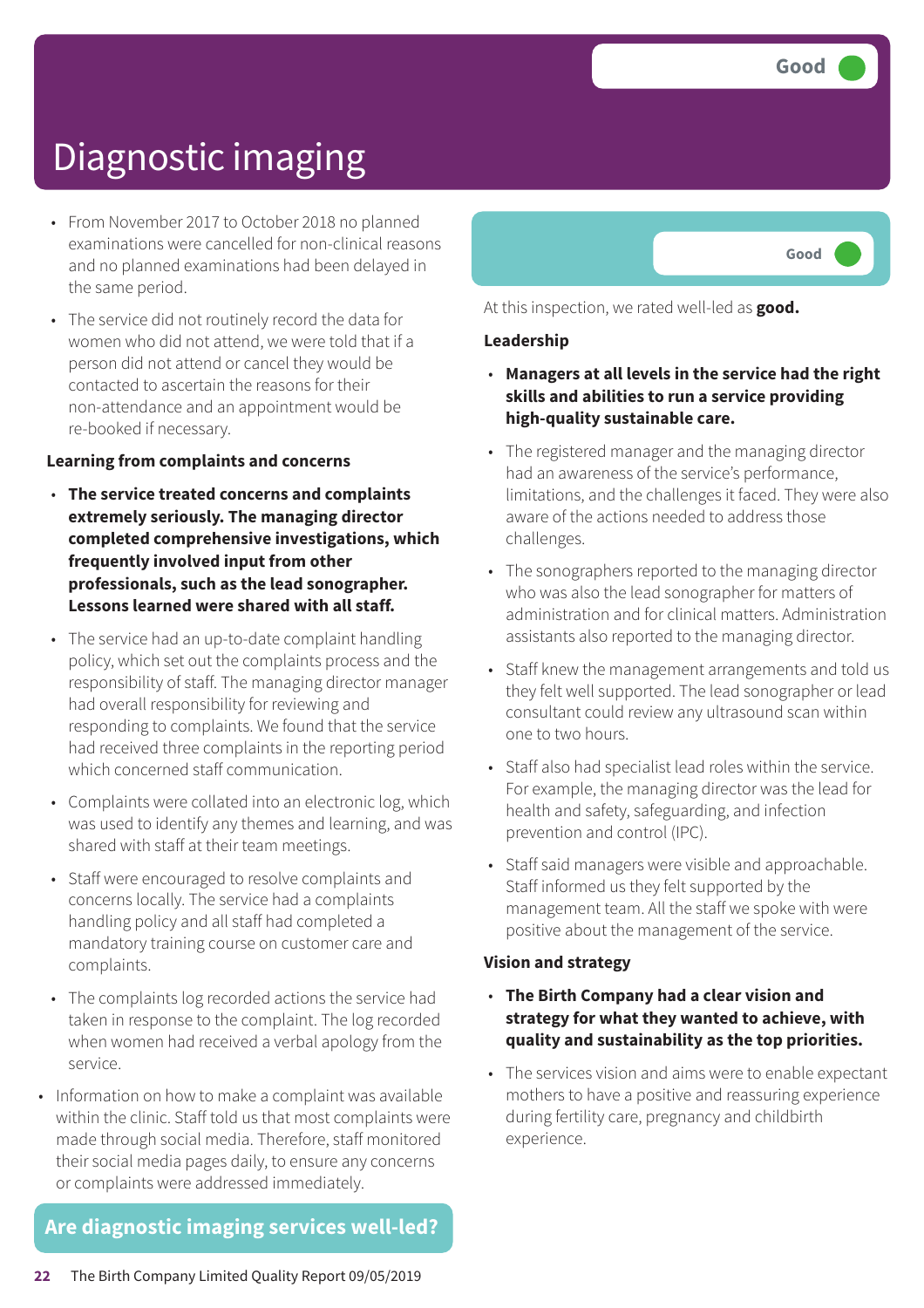- All staff were introduced into these values during induction when first employed during the corporate induction. The appraisal process for staff were also aligned to these values of the service and individual's learning objectives.
- The service had also identified values, which underpinned their vision. Their values included: dignity, integrity, privacy, diversity, and safety.

#### **Culture**

- **Managers and staff promoted a positive culture, creating a sense of common purpose based on shared values.**
- All of the staff we spoke with were very positive and happy in their roles and stated the service was a good place to work. Staff told us that the manager was flexible in their approach to running the service.
- Staff we spoke with told us they felt supported, respected and valued, they were actively encouraged to make suggestions about changes and improvements to the services provided.
- The service operated an open and honest culture to encourage team working within the organisation.
- Staff demonstrated pride in their work and the service they delivered to women and their service partners. Staff told us they had sufficient time to support women.
- Staff told us there was a positive approach regarding incidents and they received feedback from incidents.
- Equality and diversity was promoted within the service and was part of mandatory training.
- A whistle blowing policy and a duty of candour policy were in place. Staff told us they had attended duty of candour training and described to us the principles of duty of candour.

#### **Governance**

• **Governance arrangements were clear and appropriate to the size of the service**

- The registered manager and the managing director shared overall responsibility for clinical governance and quality monitoring. This included investigating incidents and responding to patient complaints. They were supported by the lead consultant.
- There was an audit programme in place to provide assurance of the quality and safety of the service. Peer review audits were undertaken in accordance with recommendations made by the British Medical Ultrasound Society.
- Other audits, such as clinical and local compliance audits were undertaken regularly. They monitored patient experience, health and safety, equipment and privacy and dignity.
- Formal minuted team meetings were held monthly. We were provided with minutes from these meetings which included; how the service was progressing in regard to the company strategy, performance, policies, and reviews of incidents and complaints and any lessons learnt.
- The registered manager also ensured that regular health and safety audits were conducted monthly. This ensured actions to improve services were recorded and monitored for completion.
- All staff were covered under the service's medical malpractice insurance, which was renewed in October 2018. Sonographers also all held their own indemnity insurance.

#### **Managing risks, issues and performance**

- **The service had effective arrangements in place for identifying and recording risks, and there was evidence that these risks and their mitigating actions were discussed with the wider team.**
- There was a risk assessment system (risk register) which included a process of escalation to escalate risks. It covered hazards and precautions in relation to a range of factors, including infection control, electrical safety, fire safety and substances hazardous to health.
- Risk assessments were completed on a standard template to ensure consistent information was used.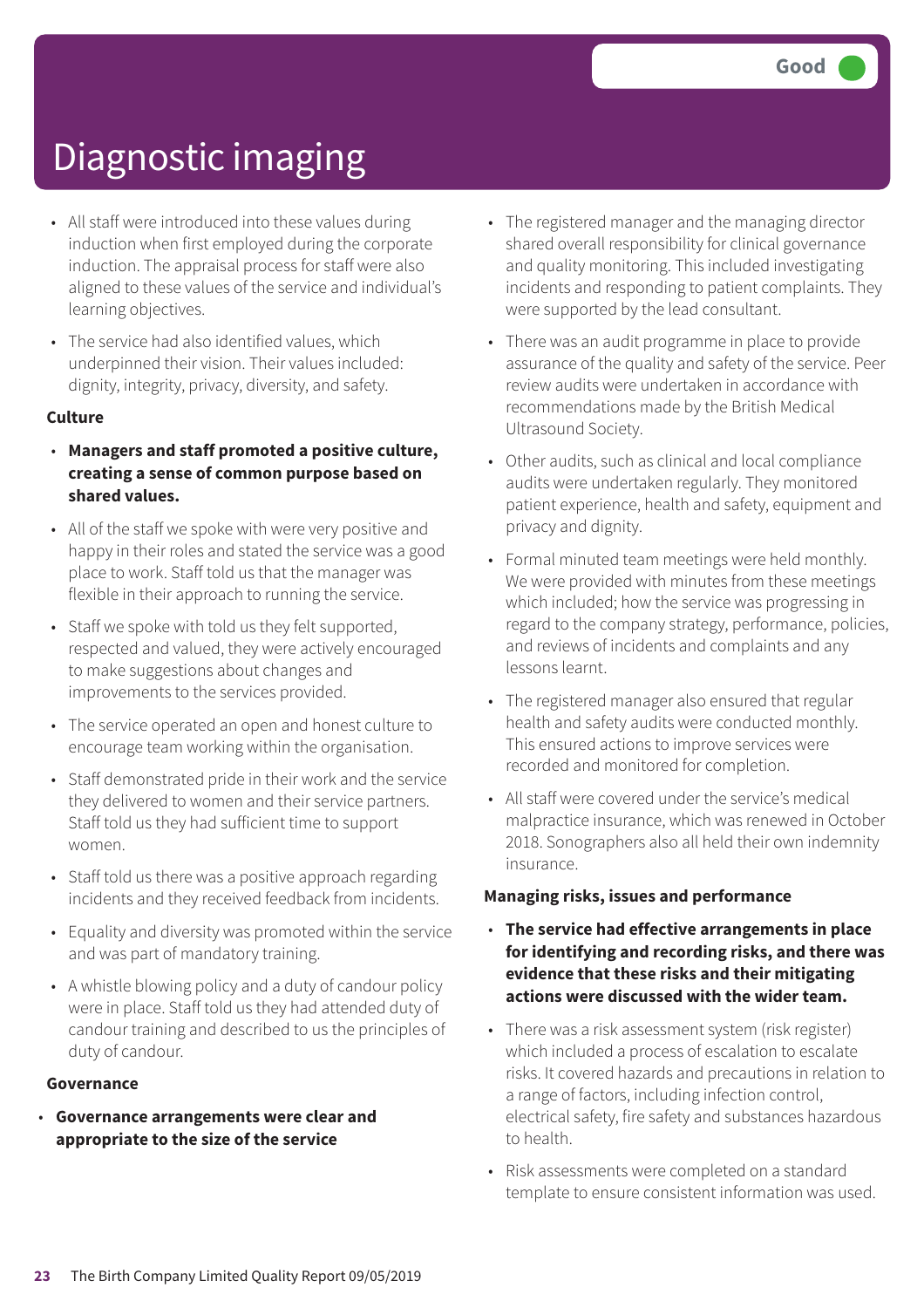All templates had the risk identified, mitigating/ control measures, the individual responsible for managing the risk and the risk assessment review date.

- There was a business continuity policy which highlighted key hazards and mitigations, contact details and relevant staff and an emergency response checklist.
- The service also used patient feedback, complaints, and clinical audit results to help identify any necessary improvements and ensure they provided an effective service.

#### **Managing information**

- **The service managed and used information to support its activities, using secure electronic systems with security safeguards.**
- The provider collected, analysed, managed and used information to support all its activities, using secure electronic systems with security safeguards.
- Staff told us there were sufficient numbers of computers in the service. This enabled staff to access the computer system when they needed to.
- All staff we spoke with demonstrated they could locate and access relevant information and records easily, this enabled them to carry out their day to day roles. Patient records could be accessed easily but were kept secure to prevent unauthorised access to data.

#### **Engagement**

• **The service engaged well with women, staff and the public to plan and manage appropriate services and collaborated with partner organisations effectively.**

- The service did not routinely undertake staff satisfaction surveys, it was explained that because the service had a relatively small number of permanent employees that numbers would not produce meaningful data.
- Staff had access to the managing director, the registered manager and nominated individual all of whom operated an open-door policy. They told us that regular supervision and appraisal ensured the service provided staff with the opportunity to comment on the service.
- The service also enabled women to provide feedback by email or comment cards. We reviewed the feedback received by the service from women which was wholly positive.
- There was a website for members of the public to use. This held information regarding the services offered and the prices for each type of scan. There was also information about how women could provide feedback regarding their experience. Women were encouraged to leave feedback on the service's social media pages.

#### **Learning, continuous improvement and innovation**

- **Staff could provide examples of improvements and changes made to processes based on patient feedback, incidents, and staff suggestion.**
- The managing director took immediate and effective actions to address some of the issues we raised during the inspection.
- The service signposted women to complementary services for such things as Osteopathy, reflexology and support and psychotherapy.